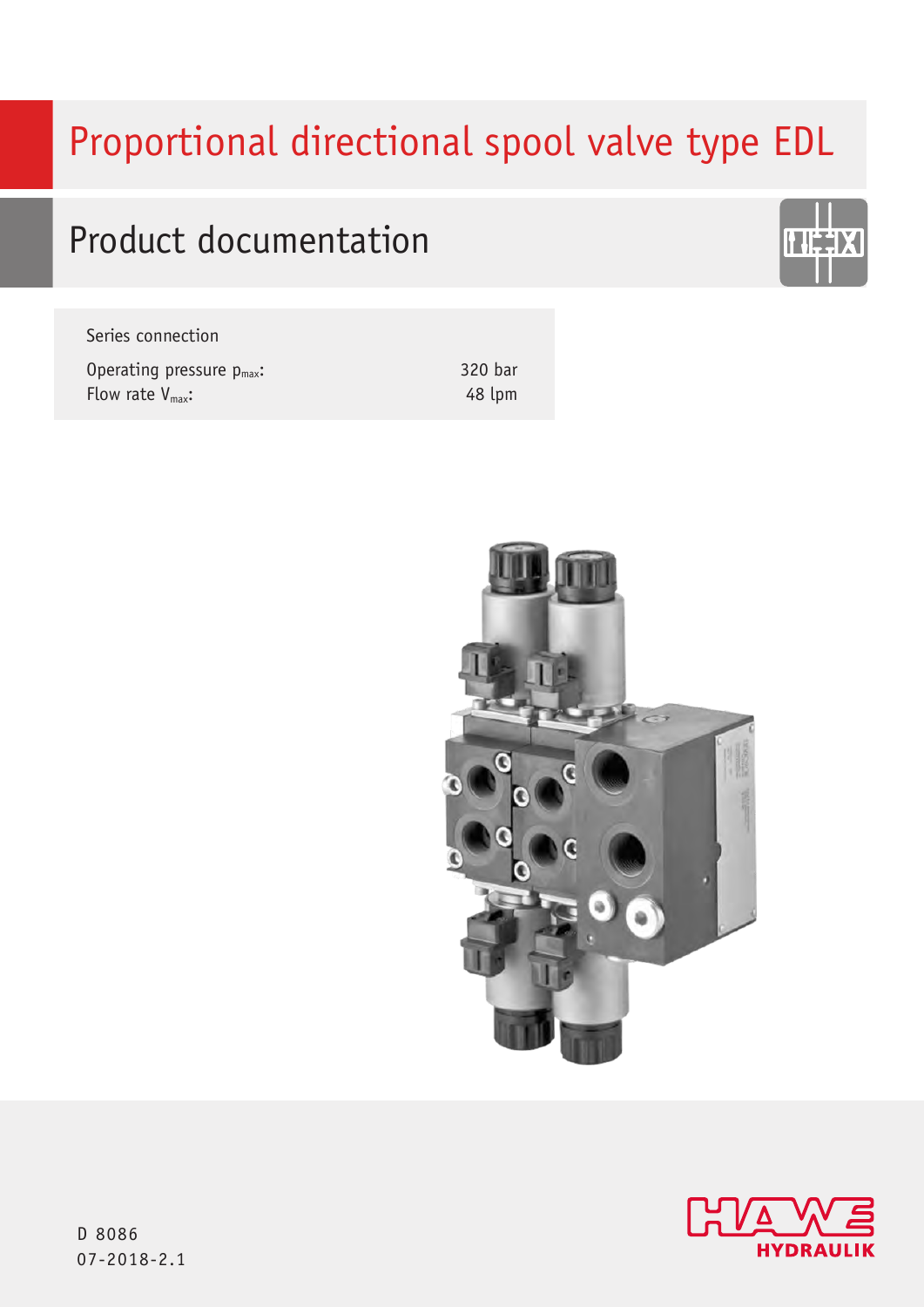

© by HAWE Hydraulik SE.

The reproduction and distribution of this document as well as the use and communication of its contents to others without explicit authorisation is prohibited.

Offenders will be held liable for the payment of damages.

All rights reserved in the event of patent or utility model applications.

Brand names, product names and trademarks are not specifically indicated. In particular with regard to registered and protected names and trademarks, usage is subject to legal provisions.

HAWE Hydraulik respects these legal provisions in all cases.

Printing date / document generated on: 18.07.2018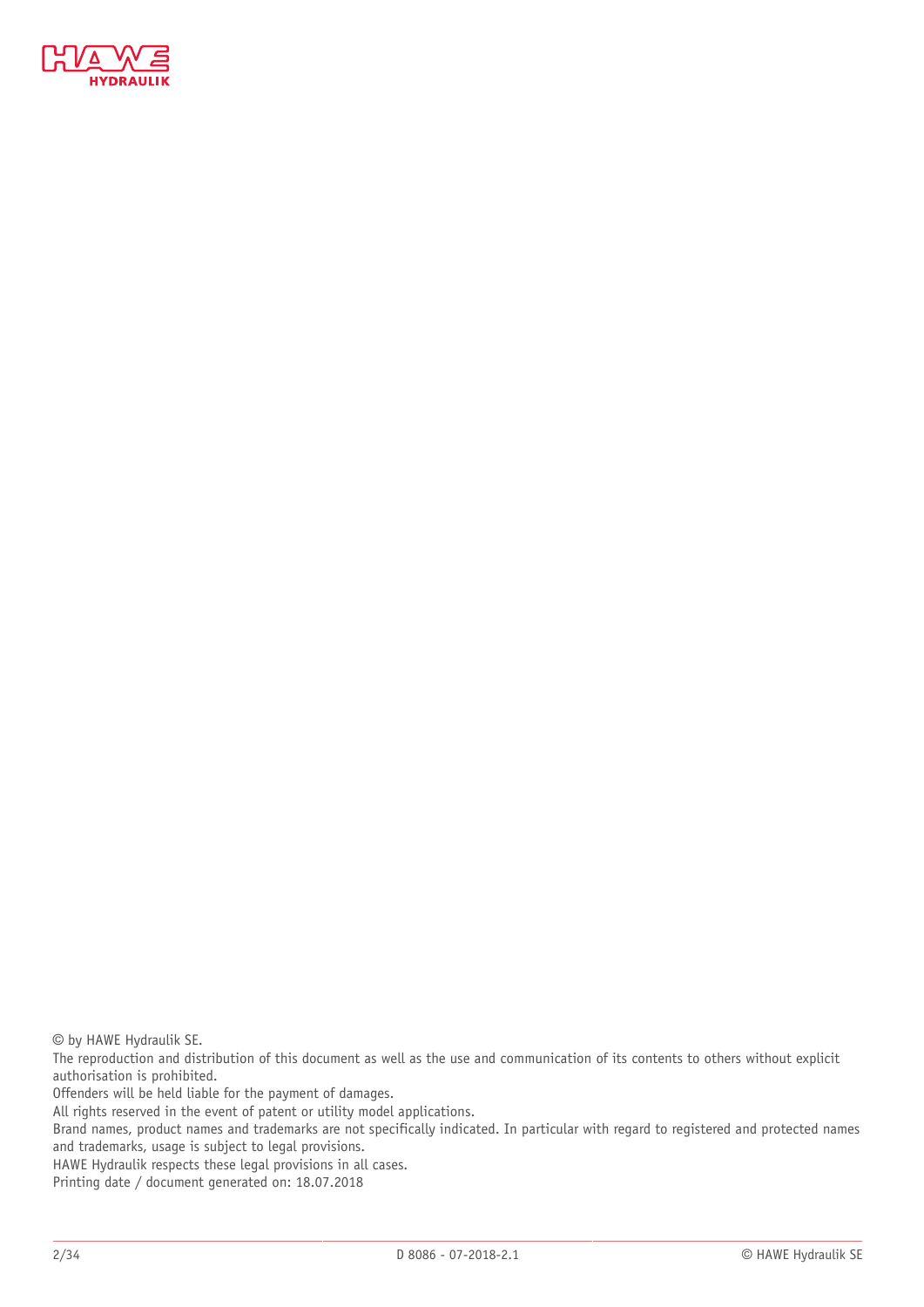

# Contents

| $\mathbf{1}$   |  |
|----------------|--|
| $\overline{2}$ |  |
| 2.1            |  |
| 2.2            |  |
| 2.2.1          |  |
| 2.2.2          |  |
| 2.3            |  |
| 2.3.1          |  |
| 2.3.2          |  |
| $\overline{3}$ |  |
| 3.1            |  |
| 3.2            |  |
| 3.3            |  |
|                |  |
| $\overline{4}$ |  |
| 4.1            |  |
| 4.2            |  |
| 5              |  |
| 5.1            |  |
| 5.2            |  |
| 5.2.1          |  |
| 5.2.2          |  |
| 5.2.3          |  |
| 5.3            |  |
| 5.4            |  |
| 6              |  |
| 6.1            |  |
| 6.2            |  |
|                |  |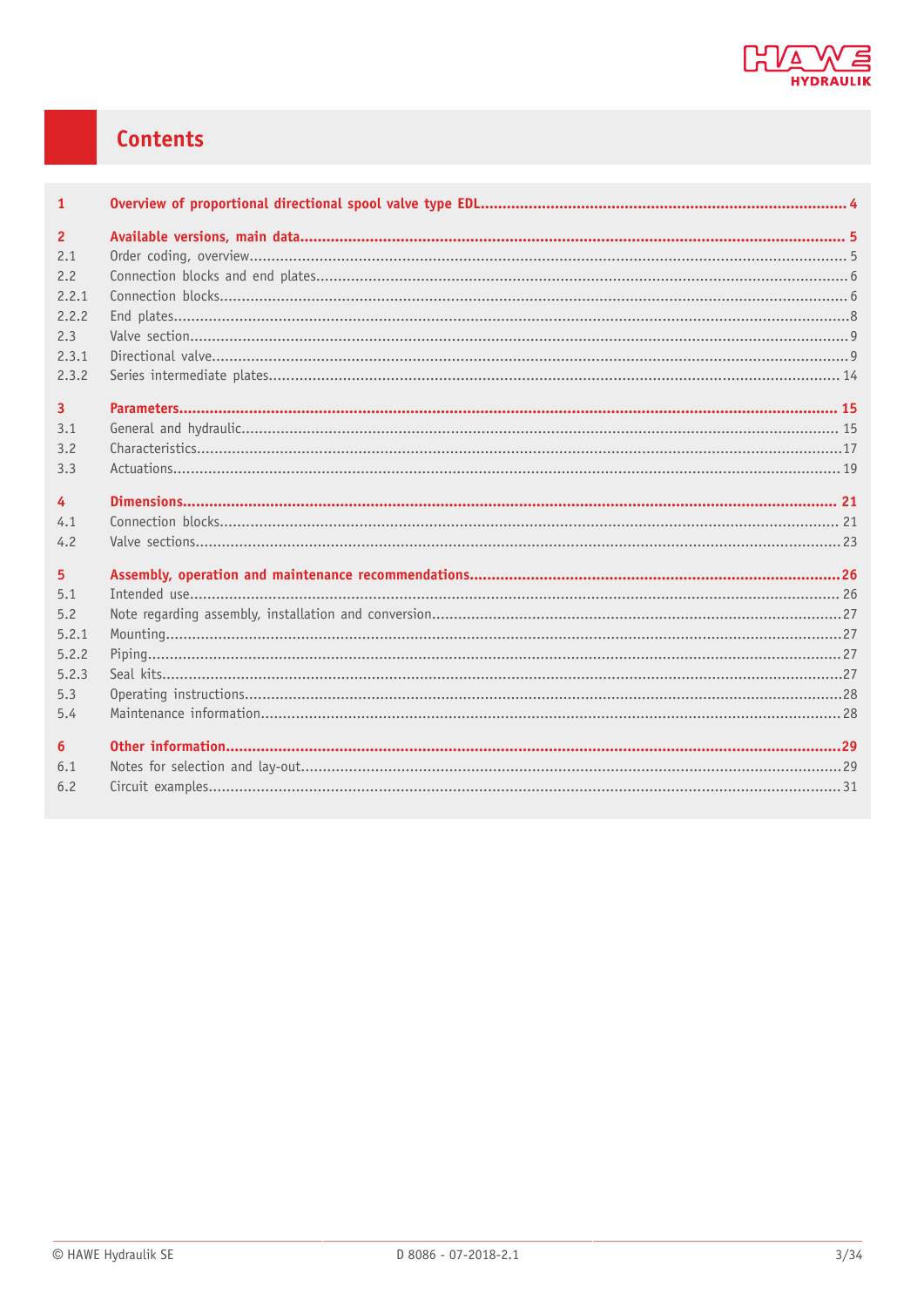

# <span id="page-3-0"></span>**1 Overview of proportional directional spool valve type EDL**

Proportional directional spool valves are a type of directional valve. They control the direction of movement and the velocity of individual or multiple hydraulic consumers actuated simultaneously. Control is independent of the load and continuous.

The directional spool valve type EDL with series connection is actuated directly. The flow rates for the individual consumers can be individually adjusted. The proportional directional spool valve can be flexibly adapted to different control tasks by means of additional functions in the intermediate plates and ancillary blocks.

The directional spool valve type EDL can be combined directly with the proportional directional spool valve type PSL and PSV in size 2 and is therefore suitable for constant and variable pump systems. It is used in mobile hydraulics, in particular in civil engineering and agricultural engineering.

#### **Features and benefits:**

- One valve for different control functions and small flow quantities
- Energy-saving closed-centre systems
- Compact and lightweight design
- Modular system can be directly combined with type PSL/PSV-2

#### **Intended applications:**

- Construction and construction materials machinery
- Cranes and lifting equipment
- Machines for forestry and agricultural purposes
- **■** Municipal trucks



*Proportional directional spool valve type EDL*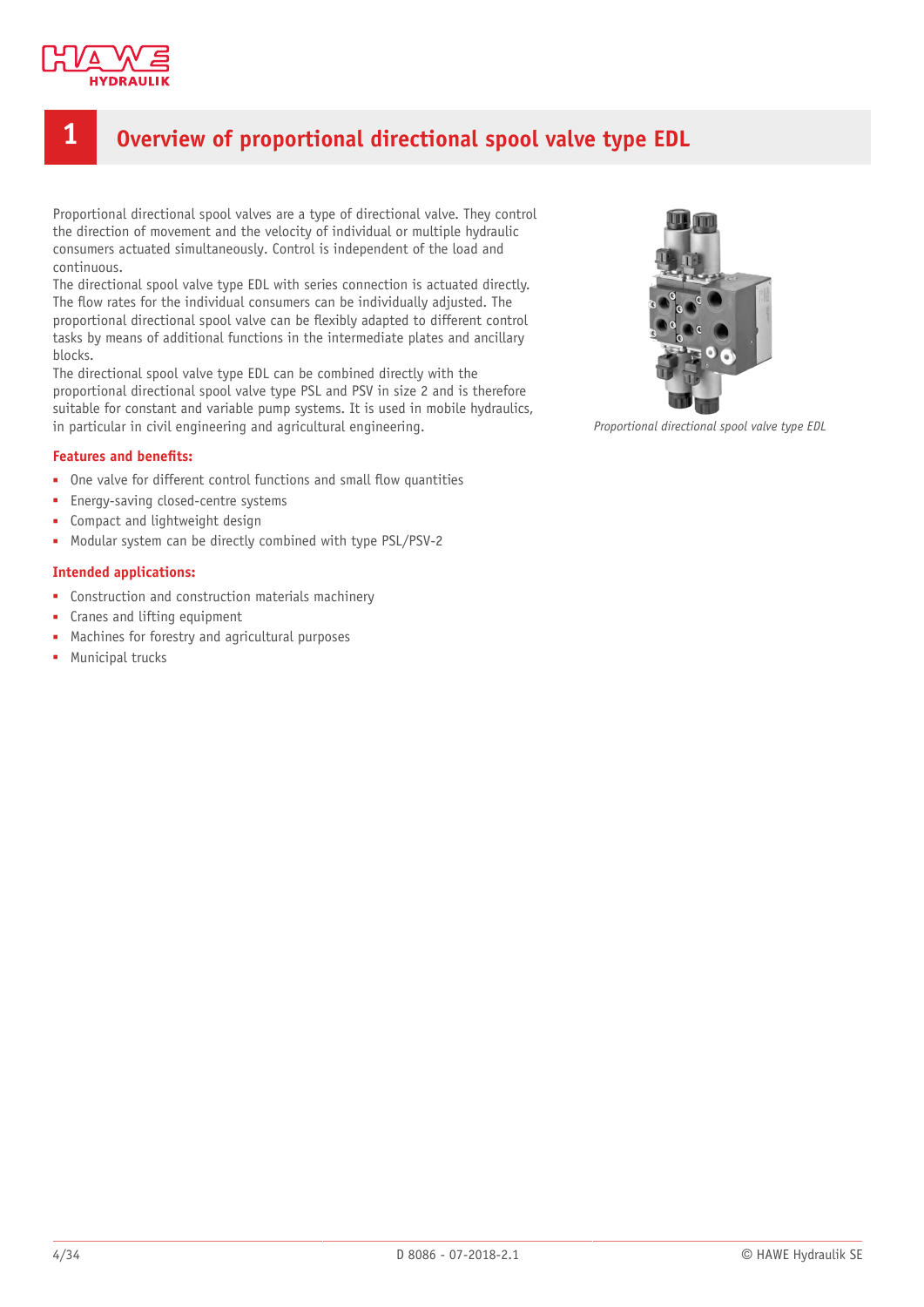

# <span id="page-4-1"></span><span id="page-4-0"></span>**2.1 Order coding, overview**

**Order coding example:**

| <b>PSV 3X</b>            | <b>B6</b>                                                                                                  | $-2$ | $-DA$<br>$-DA$ | $\overline{2}$<br>2 H | L. | 25/16<br>40/25            | $CX$ W3 /EI            |               | /E | /2<br>/2 AN300 BN350           | $-EO$ | $-G24$                   |                                       |                                                      |
|--------------------------|------------------------------------------------------------------------------------------------------------|------|----------------|-----------------------|----|---------------------------|------------------------|---------------|----|--------------------------------|-------|--------------------------|---------------------------------------|------------------------------------------------------|
|                          |                                                                                                            |      |                |                       |    |                           |                        |               |    |                                |       |                          | Solenoid voltage                      | Table 11 Solenoid<br>voltage and<br>solenoid version |
|                          |                                                                                                            |      |                |                       |    |                           |                        |               |    |                                |       | <b>End plates</b>        | Table 3 End plates                    |                                                      |
|                          |                                                                                                            |      |                |                       |    |                           |                        |               |    | <b>Ancillary blocks</b>        |       |                          | Table 12 Ancillary blocks (selection) | Table 12a Intermediate plates (selection)            |
|                          |                                                                                                            |      |                |                       |    |                           |                        |               |    | <b>Actuation types</b>         |       | Table 10 Actuation types |                                       |                                                      |
|                          |                                                                                                            |      |                |                       |    |                           |                        | Shuttle valve |    | Table 9 Shuttle valve          |       |                          |                                       |                                                      |
|                          |                                                                                                            |      |                |                       |    |                           | LS pressure limitation |               |    | Table 8 LS pressure limitation |       |                          |                                       |                                                      |
|                          | <b>Flow rates</b><br>Table 7 Maximum flow rates $P \rightarrow A(B)$<br>Table 7a Combination of flow rates |      |                |                       |    |                           |                        |               |    |                                |       |                          |                                       |                                                      |
|                          |                                                                                                            |      |                |                       |    | Circuit symbols           |                        |               |    | Table 6 Circuit symbols        |       |                          |                                       |                                                      |
|                          |                                                                                                            |      |                |                       |    | <b>Inflow controller</b>  |                        |               |    | Table 5 Inflow controller      |       |                          |                                       |                                                      |
|                          | Directional valve, basic block Table 4 Basic block                                                         |      |                |                       |    |                           |                        |               |    |                                |       |                          |                                       |                                                      |
|                          | <b>Size</b>                                                                                                |      |                |                       |    |                           |                        |               |    |                                |       |                          |                                       |                                                      |
|                          | <b>Additional elements</b><br>Table 2 Additional elements                                                  |      |                |                       |    |                           |                        |               |    |                                |       |                          |                                       |                                                      |
| <b>Connection blocks</b> |                                                                                                            |      |                |                       |    | Table 1 Connection blocks |                        |               |    |                                |       |                          |                                       |                                                      |

A maximum of 10 directional spool valves can be switched in series in one or more valve manifold(s) via the internal LS line. If more are required, external wiring must be provided (see note in [Chapter 6, "Other information"](#page-28-0) ("Combination of more than 10 directional spool valves")).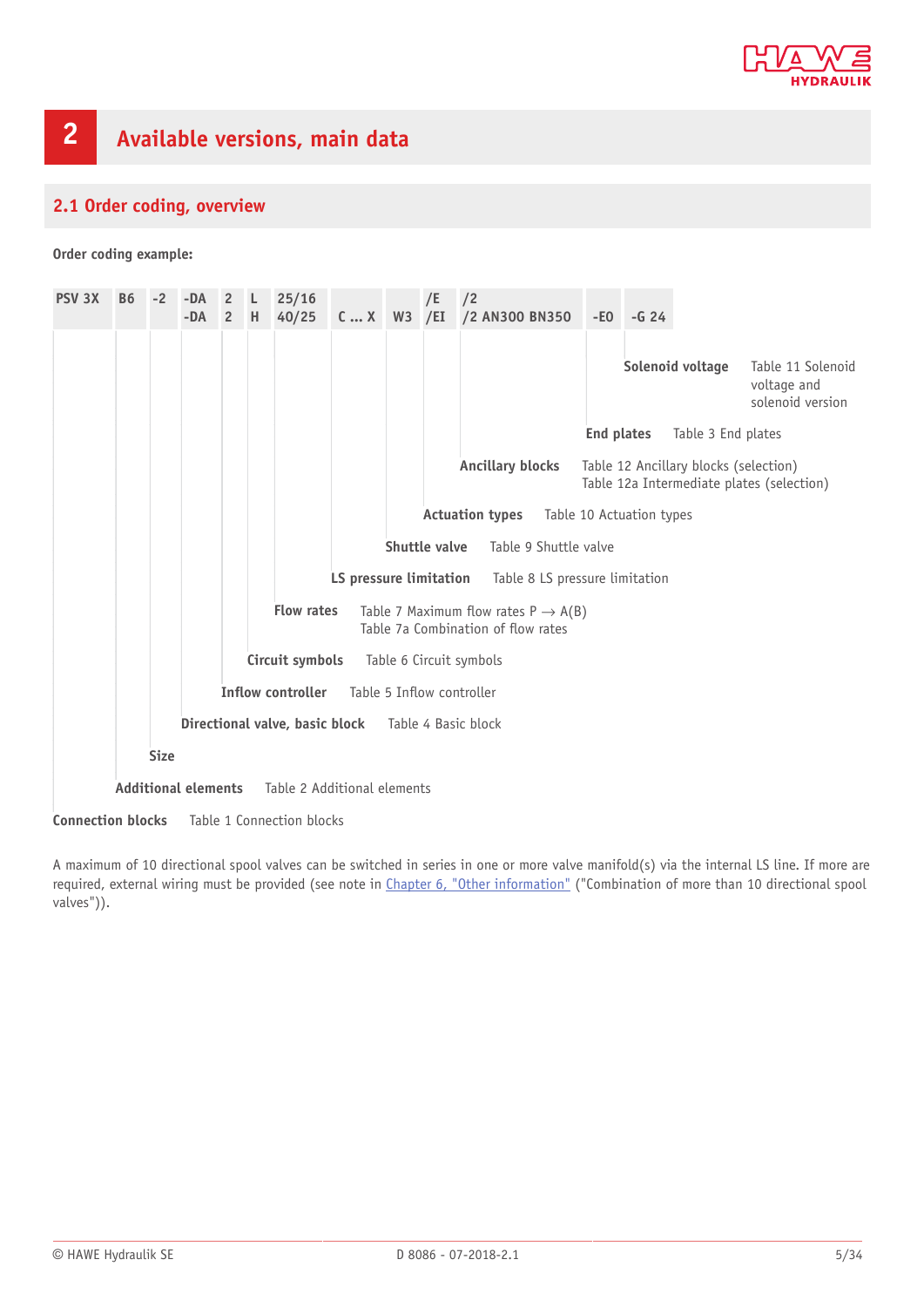

# <span id="page-5-0"></span>**2.2 Connection blocks and end plates**

There are the following basic variants of connection blocks:

- Connection blocks with integrated 3-way controller when using a constant pump system (open centre) type PSL
- Connection blocks for use with variable pump systems (closed centre), constant pressure systems or for parallel oil supply of multiple physically separate directional spool valve banks in the second and all further valve blocks – type PSV
- Adapter plates for combining proportional directional spool valves type PSL and PSV, size 3 and 5

Order coding of a single connection block (example):

**PSV 3X - 2**

**Note**  $\mathbf{\hat{i}}$ The size specification is essential. Here: **-2**

# <span id="page-5-1"></span>**2.2.1 Connection blocks**

#### **Order coding example:**

|  |             | <b>PSV 3X B.</b> $-2$ -- E1 |                                                       |
|--|-------------|-----------------------------|-------------------------------------------------------|
|  |             |                             |                                                       |
|  | <b>Size</b> |                             |                                                       |
|  |             |                             | <b>Additional element</b> Table 2 Additional elements |
|  |             |                             | <b>Connection blocks</b> Table 1 Connection blocks    |

#### **Table 1 Connection blocks**

| Coding                         | Port                  | Description                                                                                                                                                                                              |
|--------------------------------|-----------------------|----------------------------------------------------------------------------------------------------------------------------------------------------------------------------------------------------------|
| <b>PSV 3X-2</b>                | $G$ 1/2 (BSPP)        | Connection blocks for variable pump                                                                                                                                                                      |
| <b>PSV 3X B.-2</b>             | $G$ 1/2 (BSPP)        | Connection blocks for variable pump with orifice additional element, see Table 2                                                                                                                         |
| <b>PSV EO</b>                  |                       | Initial plate without separate ports. Can only be used in combination with the middle input<br>block ZPL 22 P6R6, see Chapter 2.3.2, "Series intermediate plates"<br>Operating pressure max $= 250$ bar! |
| <b>PSL 3</b>                   | $G$ 1/2 (BSPP)        | Connection blocks for constant pumps, (see D 7700-2)                                                                                                                                                     |
| <b>PSL UNF 2</b>               | SAE-8 (3/4-16 UNF-2B) |                                                                                                                                                                                                          |
| <b>PSV 3</b>                   | $G$ 1/2 (BSPP)        | Connection blocks for variable pump, (see D 7700-2)                                                                                                                                                      |
| <b>PSV UNF 2</b>               | 3/4-16 UNF-2B         |                                                                                                                                                                                                          |
| <b>ZPL 32</b><br><b>ZPL 52</b> |                       | Adapter plate for combining proportional directional spool valve type PSL and PSV size 3<br>(see D 7700-3) or size 5 (see D 7700-5)                                                                      |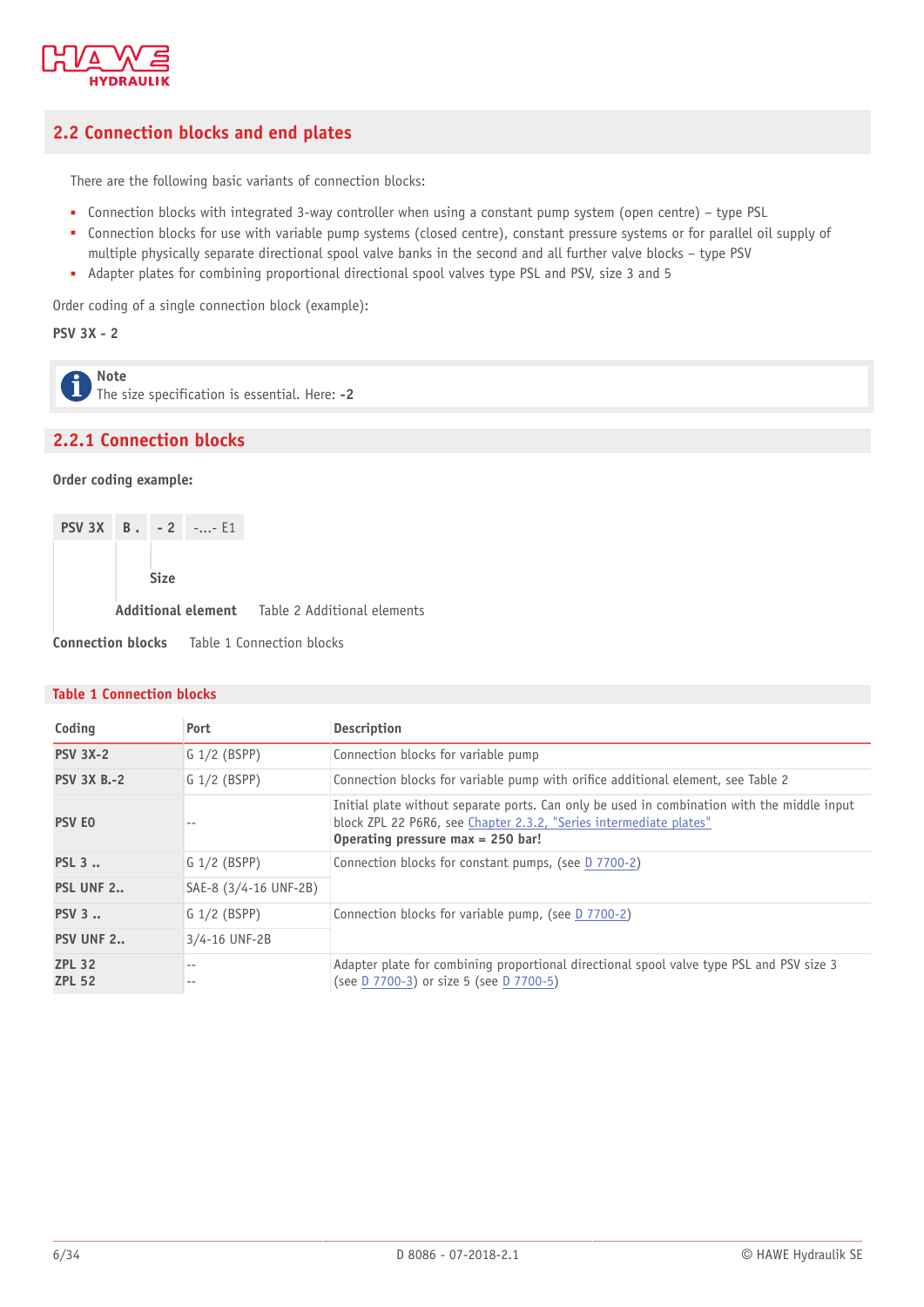

#### **Circuit symbols**



#### **Table 2 Additional elements**

(For notes and explanation, see [Chapter 6, "Other information"](#page-28-0) ("On connection blocks")) Additional elements only suitable where variable pumps are used (limitation of the control oil flow).

| Coding                                   | Description                                                                                                           |
|------------------------------------------|-----------------------------------------------------------------------------------------------------------------------|
| No designation                           | <b>Standard</b> , without additional element                                                                          |
| B 4, B 5, B 6,<br><b>B</b> 7, <b>B</b> 8 | $\vert$ Orifice $\varnothing$ 0.4 mm, 0.5 mm, 0.6 mm, 0.7 mm or 0.8 mm in the LS gallery (for control oil limitation) |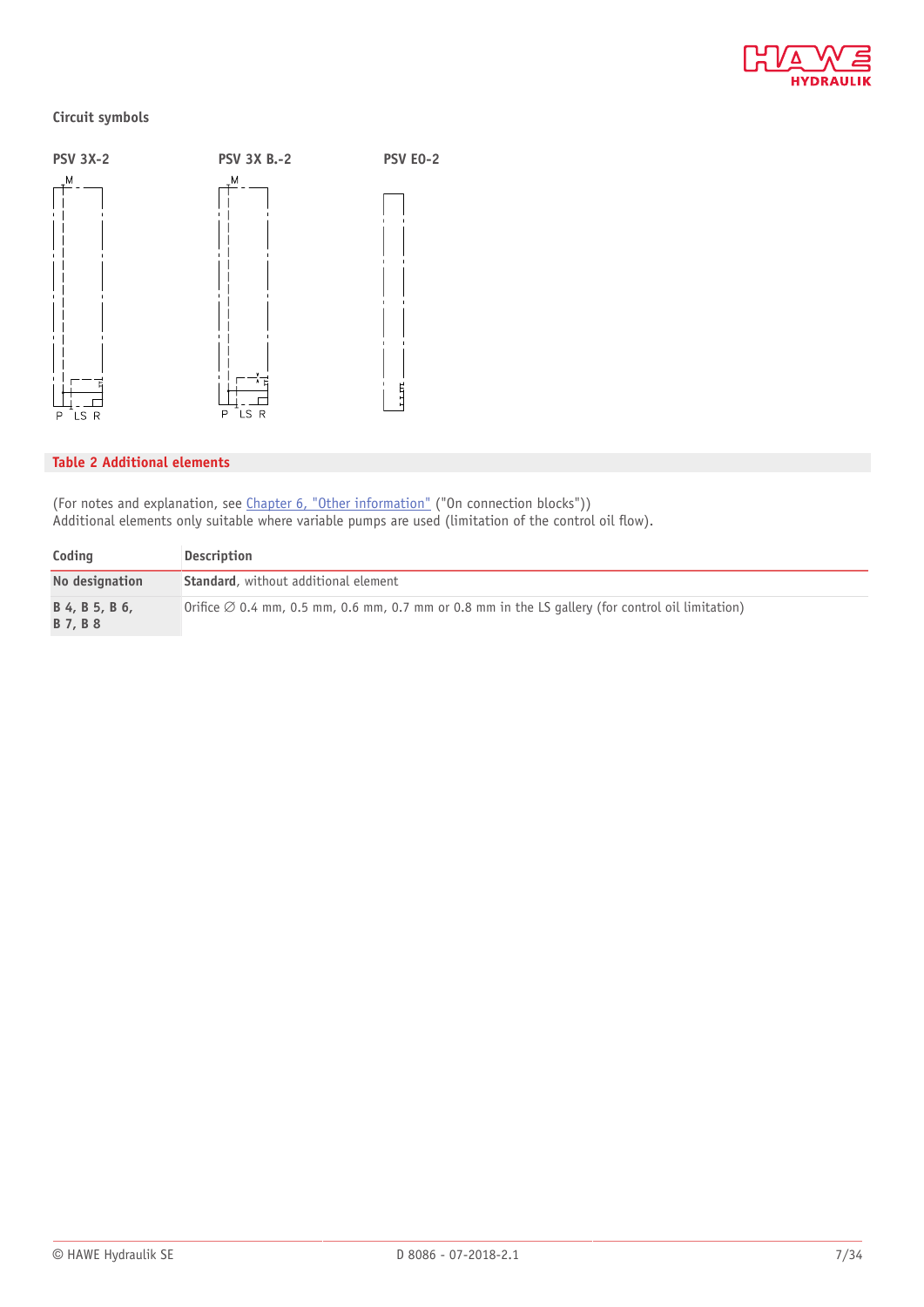

# <span id="page-7-0"></span>**2.2.2 End plates**

#### **Order coding example:**

PSV 3 X - 2 - DA 2 L25/25/E/2 **- E 0** - G 24

**End plates** Table 3 End plates

#### **Table 3 End plates**

| Coding         | Port                                     | <b>Description</b>                                                                                                                                                                                                                                                             | Circuit symbol                                                                                   |
|----------------|------------------------------------------|--------------------------------------------------------------------------------------------------------------------------------------------------------------------------------------------------------------------------------------------------------------------------------|--------------------------------------------------------------------------------------------------|
| E <sub>0</sub> |                                          | End plate without additional function,<br>not in combination with valve sections SL2, SL3 or SL5<br>Can only be used with max. three sections<br>• Only in conjunction with shuttle valve, coding W 3, Table 9 in<br>last valve section<br>Operating pressure max = $250$ bar! |                                                                                                  |
| E 1<br>E 1 UNF | $G$ 1/4 (BSPP)<br>SAE-4 (7/16-20 UNF-2B) | With control oil return line T external to tank                                                                                                                                                                                                                                |                                                                                                  |
| E 2            | $G$ 1/4 (BSPP)                           | Like E 1, with additional port Y for connection to the LS outlet of                                                                                                                                                                                                            |                                                                                                  |
| E 2 UNF        | SAE-4 (7/16-20 UNF-2B)                   | another, separately arranged PSV spool block                                                                                                                                                                                                                                   |                                                                                                  |
| E 4            | $G$ 1/4 (BSPP)                           | Like E 1, however control oil return line is internal, maximum return                                                                                                                                                                                                          | $\begin{array}{c}\n\text{Ls} \\ \text{Tz} \\ \text{Pz} \\ \text{Pz} \\ \text{Pz} \\ \end{array}$ |
| E 4 UNF        | SAE-4 (7/16-20 UNF-2B)                   | pressure of 10 bar!                                                                                                                                                                                                                                                            |                                                                                                  |
| E 5            | $G$ 1/4 (BSPP)                           | Like E 2, however control oil return line is internal, maximum return                                                                                                                                                                                                          |                                                                                                  |
| E 5 UNF        | SAE-4 (7/16-20 UNF-2B)                   | pressure of 10 bar!                                                                                                                                                                                                                                                            |                                                                                                  |

#### **Note**  $\mathbf{f}$

- Details for end plates E 1, E 1 UNF, E 2, E 2 UNF, E 4, E 4 UNF, E 5, E 5 UNF see  $\underline{D}$  7700-2
- All end plates of the proportional directional spool valve type PSL and PSV size 2 can be used (see [D 7700-2\)](http://downloads.hawe.com/7/7/D77002-en.pdf)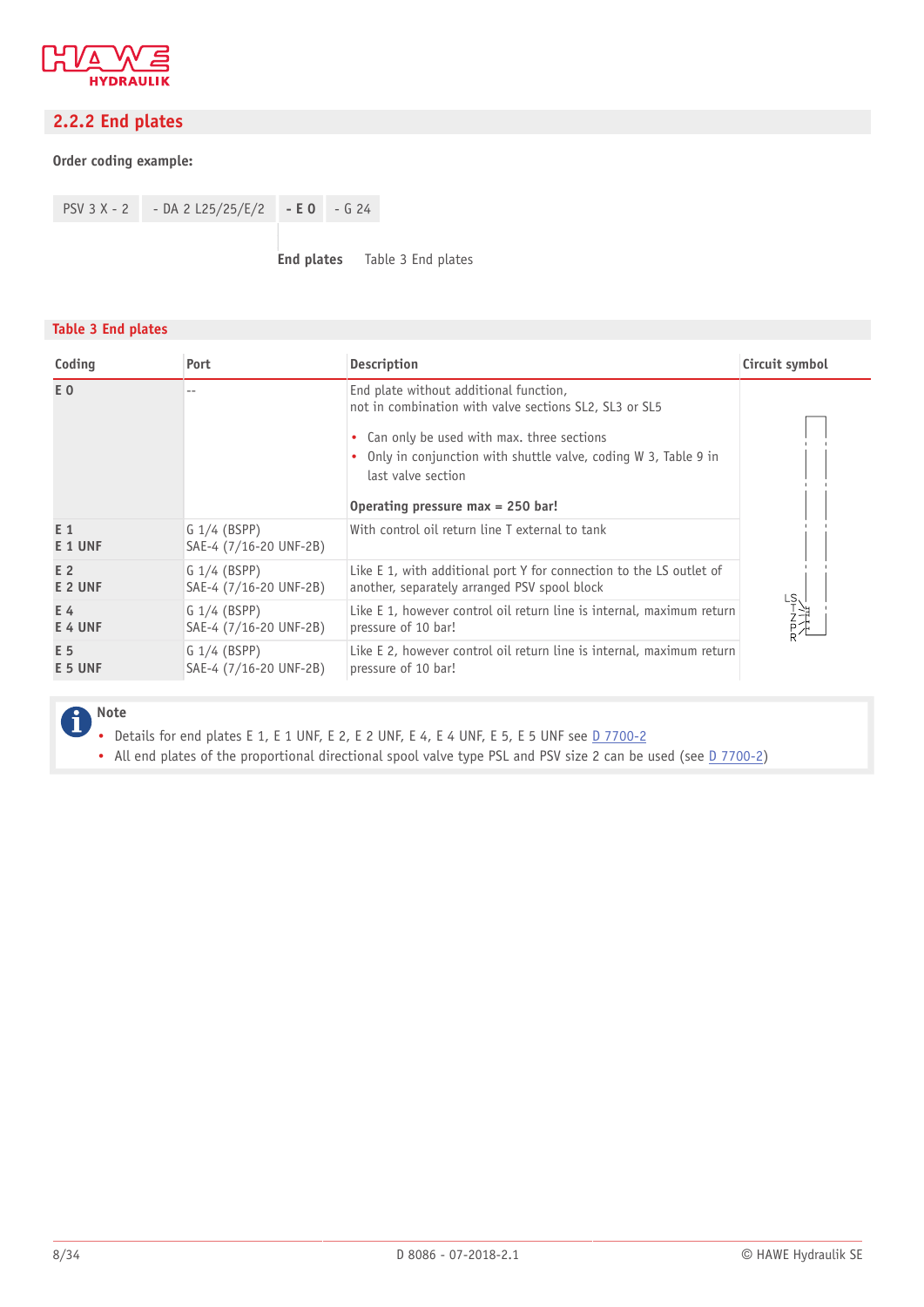

# <span id="page-8-0"></span>**2.3 Valve section**

### <span id="page-8-1"></span>**2.3.1 Directional valve**

**Order coding example:**

PSV 31/D250 - 2 - **DA 2 L 25/40 C 150 X /E /2** - E1 - G 24 **Ancillary blocks** Table 12 Ancillary blocks (selection) Table 12a Intermediate plates (selection) **Actuation types** Table 10 Actuation types **LS pressure limitation** Table 8 LS pressure limitation **Flow rates** Table 7 Maximum flow rates  $P \rightarrow A(B)$ Table 7a Combination of flow rates **Circuit symbols** Table 6 Circuit symbols **Inflow controller** Table 5 Inflow controller **Directional valve, basic block** Table 4 Basic block Order coding of the single valve section (examples): Valve section Valve spool (single) **EDL 2 - DA2 L 25/40/EI-G 24 EDL 2 - L 25/40**

**Note**

■ The size specification is essential. Here: EDL **2**.

• The valve spools are subsequently interchangeable, e.g. if a different flow rating than initially planned becomes necessary.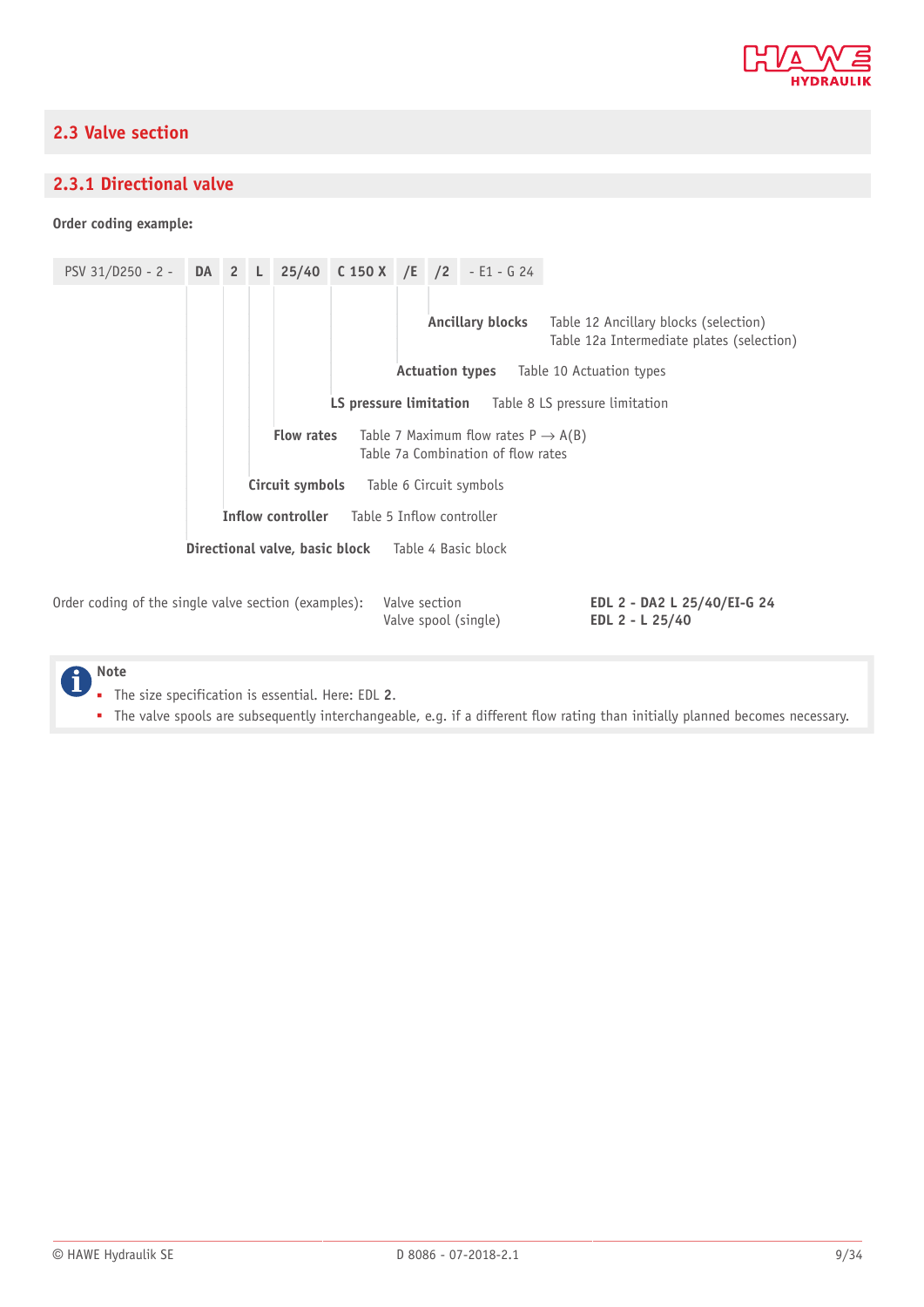

#### **Table 4 Basic block**

| Coding | <b>Description</b>                                                                  |
|--------|-------------------------------------------------------------------------------------|
| DA     | Complete valve section with an ancillary block in accordance with Table 12 D 7700-2 |

#### **Circuit symbol**

With respect to main flow and actuation, the circuit symbols are neutral and must be supplemented by the corresponding circuit symbols given according to Table 6 to 10, Chapter 6, see also examples in Table 10

4/3-way directional spool valve with inflow controller Example: - DA 7 H40/40/E/2 (-DT 12)



4/3-way directional spool valve with inflow controller and LS pressure limitation

Example: - DA 2 L25/16 C 200 /E/2 (- X 24)



1 Ancillary block and intermediate block acc. to **D** 7700-2

#### **Table 5 Inflow controller**

| Coding                  | Description                                                                                                                                                                                                                                                                             |
|-------------------------|-----------------------------------------------------------------------------------------------------------------------------------------------------------------------------------------------------------------------------------------------------------------------------------------|
| $\overline{2}$          | <b>Standard</b> , with inflow controller, for simultaneous load-compensated moving of several consumers (4/3-way directional<br>spool valve, standard version, control pressure approx. 5 bar)                                                                                          |
| $\overline{7}$          | With inflow controller (for circuit symbol, see coding 2) but with reinforced 2-way control spring (control pressure<br>approx. 9 bar).<br>Only usable in conjunction with connection blocks type PSV or the middle input block type ZPL 22 P6R6, see Chapter 6,<br>"Other information" |
| <b>R2</b><br><b>R</b> 7 | Like coding 2, 7 but with additional check valve function (spool valve $=$ slight leakage)<br>Only usable in conjunction with connection blocks type PSL.H/ (only DA R 2) or type PSV or the middle input block<br>type ZPL 22 P6R6, see Chapter 6, "Other information"                 |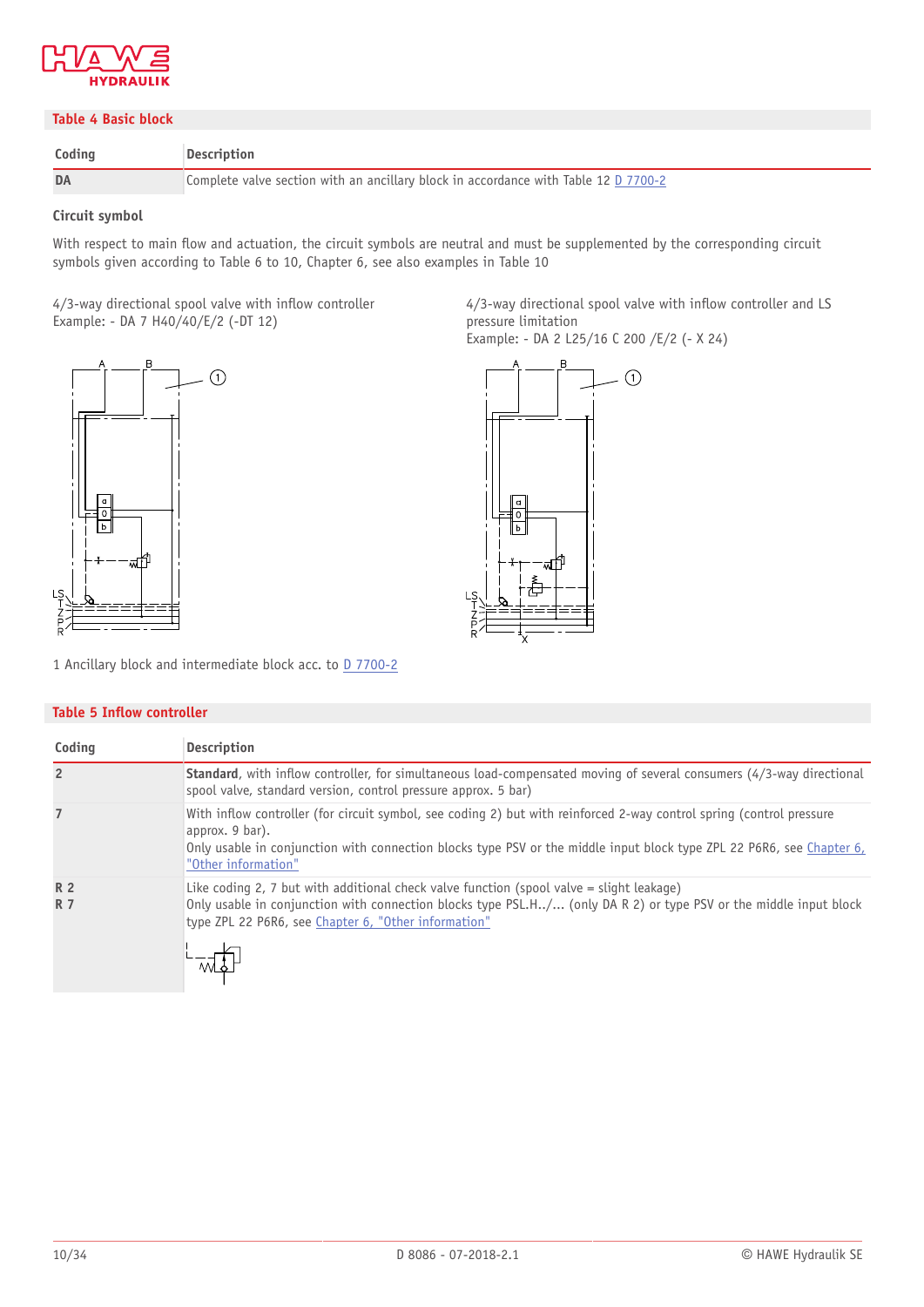

#### **Table 6 Circuit symbols**



#### Table 7 Maximum flow rates  $P \rightarrow A(B)$  in accordance with coding

| Coding for spool<br>valve | Coding for flow rate $Q_{A,B}$ (lpm)<br>at consumer ports A and B |  |    |    |    |    |  |  |  |
|---------------------------|-------------------------------------------------------------------|--|----|----|----|----|--|--|--|
| acc. to Table 6           |                                                                   |  | 10 | 16 | 25 | 40 |  |  |  |
|                           |                                                                   |  | 10 | 16 | 25 | 40 |  |  |  |
|                           |                                                                   |  | 12 | 19 | 29 | 48 |  |  |  |

**Note**  $\mathbf f$ 

- The specified nominal flow rates correspond to the set values for E actuation. For EI actuation, the max. flow rates can be higher.
- The maximum reflux flow rate must not exceed 80 lpm.
- The flow rates for the consumer ports A and B can be selected in accordance with Table 7a, e.g. 40/25, 16/16. This enables optimal adaptation to the respective consumer while exploiting the full functional lift. In addition, there is the possibility of stroke limitation.

#### **Table 7a Combination of flow rates**

| Coding L        | Consumer port B  |           |           |           |           |           |           |  |
|-----------------|------------------|-----------|-----------|-----------|-----------|-----------|-----------|--|
|                 |                  | 3         | 6         | 10        | 16        | 25        | 40        |  |
| Consumer port A | 3                | $\bullet$ | $\bullet$ |           |           |           |           |  |
|                 | $\boldsymbol{6}$ | $\bullet$ | $\bullet$ |           | $\bullet$ |           |           |  |
|                 | 10               |           | $\bullet$ | $\bullet$ | $\bullet$ |           |           |  |
|                 | 16               |           |           |           | $\bullet$ | $\bullet$ |           |  |
|                 | 25               |           |           |           | $\bullet$ | $\bullet$ | $\bullet$ |  |
|                 | 40               |           |           |           |           | $\bullet$ |           |  |
| <b>Coding H</b> | Consumer port B  |           |           |           |           |           |           |  |

|                 |    | $\mathbf{\Omega}$ | 6         | 10        | 16 | 25 | 40 |
|-----------------|----|-------------------|-----------|-----------|----|----|----|
| Consumer port A | 3  | $\bullet$         |           |           |    |    |    |
|                 | 6  |                   | $\bullet$ |           |    |    |    |
|                 | 10 |                   | $\bullet$ | $\bullet$ |    |    |    |
|                 | 16 |                   |           |           |    |    |    |
|                 | 25 |                   |           |           |    | ۰  |    |
|                 | 40 |                   |           |           |    |    |    |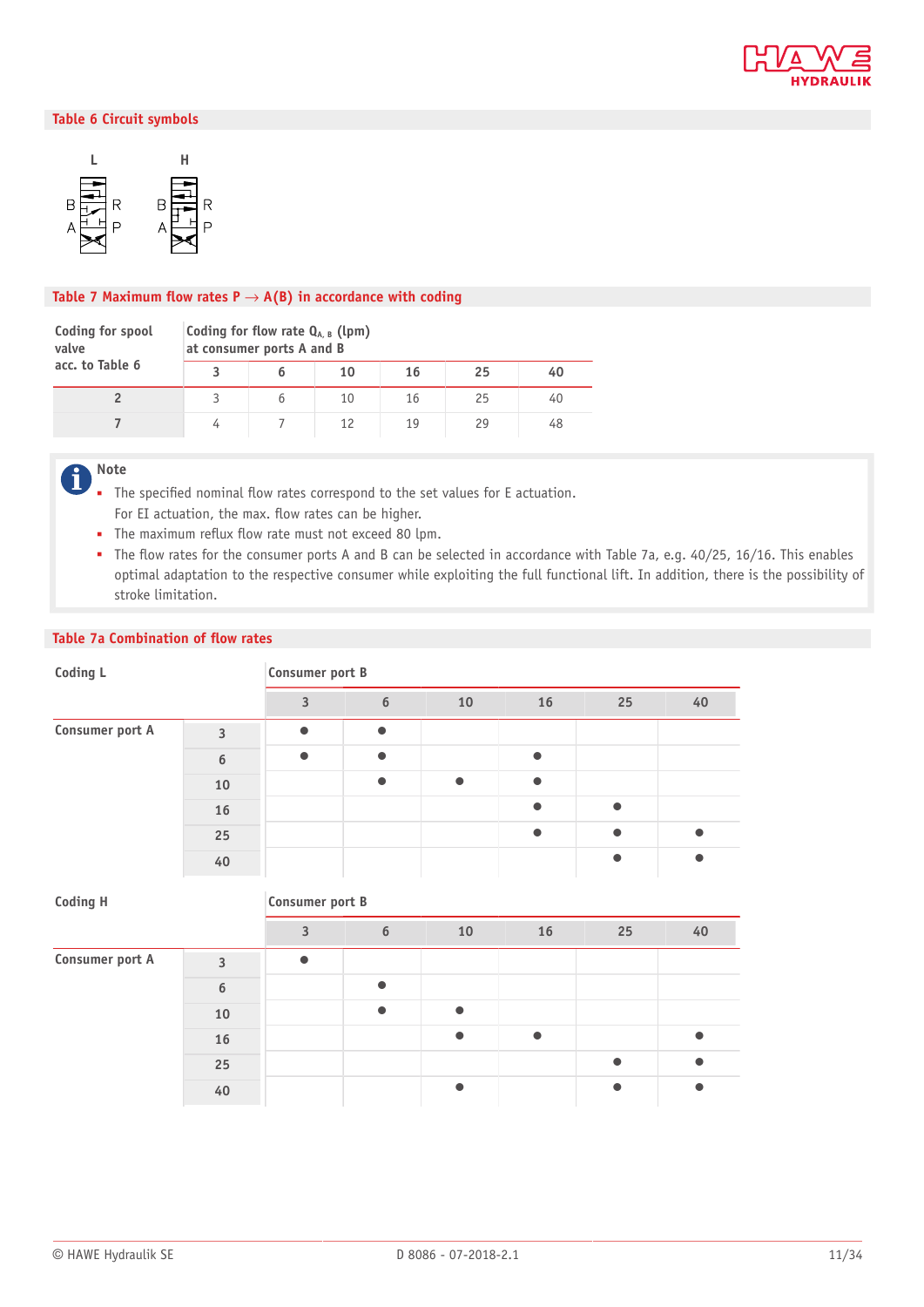

### **Table 8 LS pressure limitation**

| Coding         | Description                                                                                                                                                                                      | Circuit symbol       |
|----------------|--------------------------------------------------------------------------------------------------------------------------------------------------------------------------------------------------|----------------------|
| No designation | Without protection                                                                                                                                                                               | $ -$                 |
| CX             | Joint LS pressure limitation for A and B with pressure specification and load pressure,<br>signal output G 1/8 (BSPP), only in conjunction with solenoid version coding AMP and<br>DT (Table 11) | A B<br>R<br>ัผ<br>LS |

### **Order coding example:**

| DA 2 L 25/16 W 3 /E/2 - G24 |  |
|-----------------------------|--|
|                             |  |

**Shuttle valve** Table 9 Shuttle valve

### **Table 9 Shuttle valve**

| Coding         | Description                                                                                      | Circuit symbol |
|----------------|--------------------------------------------------------------------------------------------------|----------------|
| No designation | Shuttle valve in LS gallery                                                                      |                |
| W 3            | Without shuttle valve,<br>e.g. in last valve section for combination with end plate coding $E_0$ |                |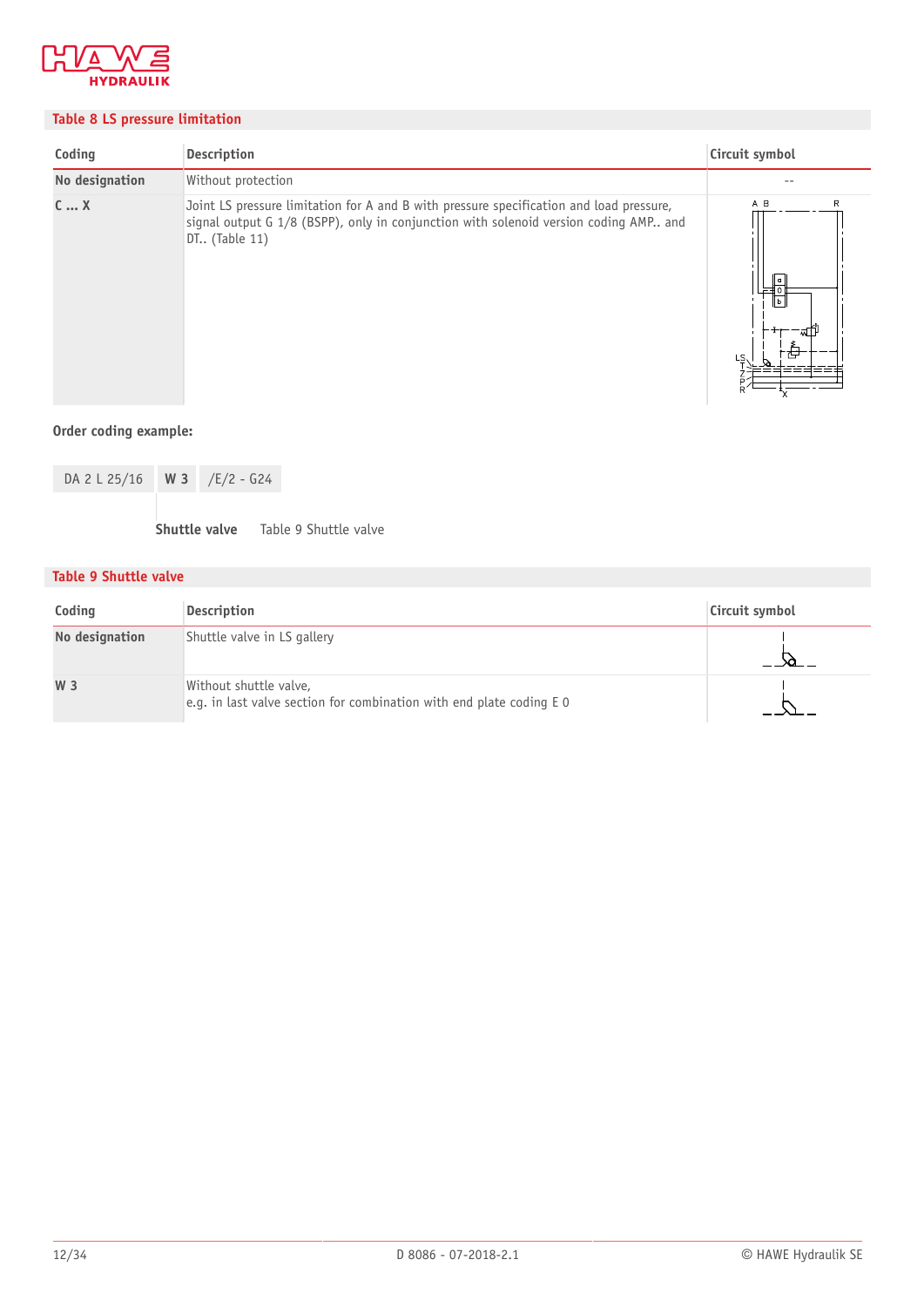

#### **Table 10 Actuation types**

| Coding     | Description                                            | Circuit symbol                   |
|------------|--------------------------------------------------------|----------------------------------|
| E          | Electrical actuation with stroke limitation            | a<br>(R)<br>$B +$<br>A           |
| EI         | Electrical actuation with manual override              | ≱∄<br>a<br>$B-$<br>$\mathsf b$   |
| AEI        | Electrical actuation with manual override, A-side only | ≥ผี<br>(R)<br>$B+$<br>(P)<br>A T |
| <b>BEI</b> | Electrical actuation with manual override, B-side only | $(\mathsf{R})$<br>B.<br>P,       |

#### **Note** A

- For reference values for start of flow at A or B (= min.) up to max. usable volume flow in accordance with Table 7, see [Chapter 3.2, "Characteristics"](#page-16-0)
- The solenoid voltage and solenoid version are defined at the end of the type designation and applies to all solenoids in the valve bank, see Table 11

#### **Table 11 Solenoid voltage and solenoid version**

| Coding                             | <b>Electrical connection</b>                                                   | Nominal voltage    | <b>Protection class</b><br>(IEC 60529) |
|------------------------------------|--------------------------------------------------------------------------------|--------------------|----------------------------------------|
| X <sub>12</sub><br>X <sub>24</sub> | DIN EN 175 301-803 A<br>(Coding G with line connector, coding L with LED plug) | 12 V DC<br>24 V DC | IP 65                                  |
| <b>AMP 12</b><br><b>AMP 24</b>     | <b>AMP Junior Timer</b>                                                        | 12 V DC<br>24 V DC | IP 65                                  |
| DT 12<br>DT 24                     | DEUTSCH (DT 04-2P)                                                             | 12 V DC<br>24 V DC | $IP$ 69 K                              |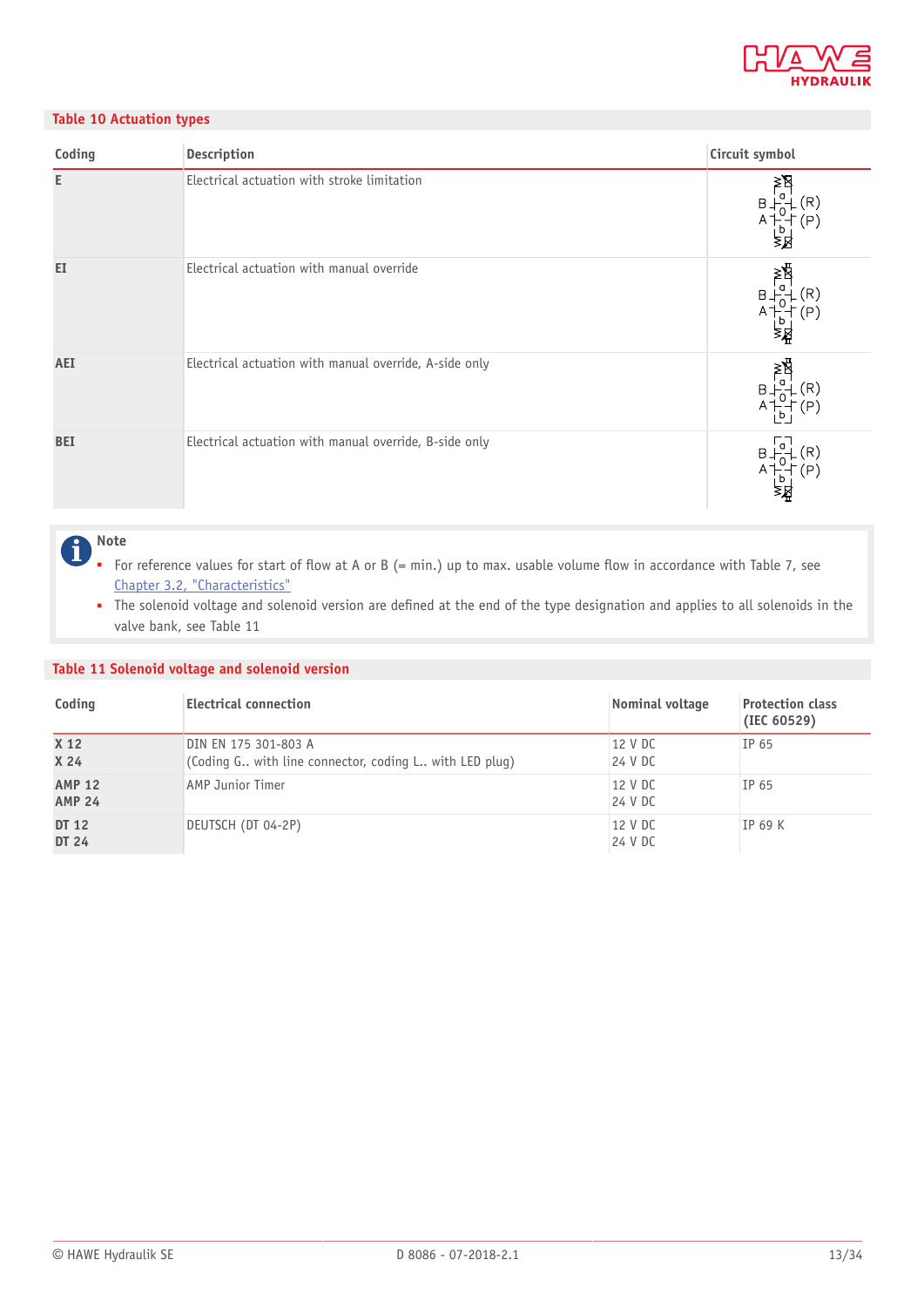

The EDL valve sections can be freely combined with all ancillary blocks and intermediate plates (parallel connection) type PSL and PSV, size 2. For a detailed overview of the available variants, see **D** 7700-2

#### **Table 12 Ancillary blocks (selection)**

| Coding                     | Port                                        | <b>Description</b>                                                                                      |
|----------------------------|---------------------------------------------|---------------------------------------------------------------------------------------------------------|
| /2<br>/3<br>/UNF $2$       | $G$ 3/8 (BSPP)<br>$G$ 1/2 (BSPP)<br>$SAE$ - | Ancillary blocks without additional functions                                                           |
| /2 AS., BS.,               | $G$ 3/8 (BSPP)                              | Ancillary blocks with shock valves at A and B (mutual spraying), with pressure specifica-<br>tion (bar) |
| /2 AN BN<br>/UNF 2 AN BN   | $G$ 3/8 (BSPP)<br><b>SAE</b>                | Ancillary blocks with shock and servo-suction valves at A and B, with pressure specifica-<br>tion (bar) |
| $/2$ AL BL<br>/UNF 2 AL BL |                                             | Ancillary blocks with load-holding valves at A and B, with pressure specification (bar)                 |

### **Table 12a Intermediate plates (selection)**

| Coding       | Description                                                                                |
|--------------|--------------------------------------------------------------------------------------------|
| /ZDR<br>/ZDS | Short-circuit valve between A and B                                                        |
| /ZAL BL      | Intermediate plates with load-holding valves at A and B, with pressure specification (bar) |
| /ZDRH        | Intermediate plates with releasable check valves                                           |
| $/Z$ 40      | Spacer plate                                                                               |

# <span id="page-13-0"></span>**2.3.2 Series intermediate plates**

| Coding             | Port (ISO 228-1) (BSPP)<br>P, R | Description                                                                                                                                                                                                                                                                                                                | Circuit symbol |
|--------------------|---------------------------------|----------------------------------------------------------------------------------------------------------------------------------------------------------------------------------------------------------------------------------------------------------------------------------------------------------------------------|----------------|
| <b>ZPL 22 P6R6</b> | G 1 1/4                         | Middle input block for installation of EDL 2 sections on both sides.<br>Hydraulic oil supply via variable pump with load-sensing controller,<br>as 2nd separate block or for constant pressure systems.<br>Only possible in combination with initial plate PSV E0 - 2 (see<br>Chapter 2.2.1, "Connection blocks", Table 1) | 凾<br>LS<br>١S  |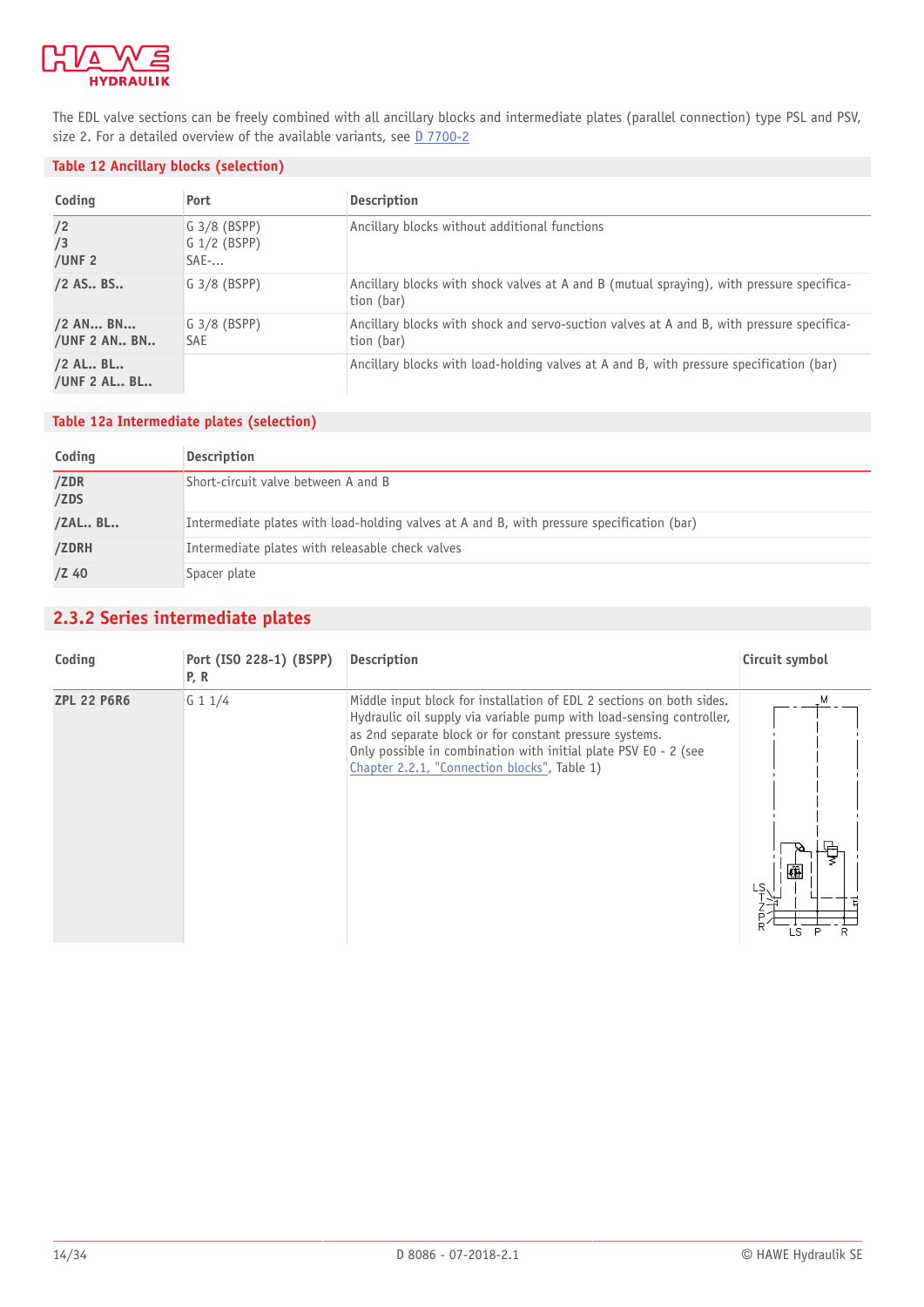

# <span id="page-14-0"></span>**3 Parameters**

# <span id="page-14-1"></span>**3.1 General and hydraulic**

### **General information**

| Description                          | Proportional directional spool valve EDL                                                                                                                                                                                                                                                                                                                                                                                |                                                                               |  |
|--------------------------------------|-------------------------------------------------------------------------------------------------------------------------------------------------------------------------------------------------------------------------------------------------------------------------------------------------------------------------------------------------------------------------------------------------------------------------|-------------------------------------------------------------------------------|--|
| Design                               | Spool valve, valve bank, up to 10 valve sections, all-steel version                                                                                                                                                                                                                                                                                                                                                     |                                                                               |  |
| <b>Material</b>                      | Steel; nitrided valve housing, hardened and ground functional inner parts<br>Surface treatment (solenoid): DIN 50979-Fe ZnNi 8                                                                                                                                                                                                                                                                                          |                                                                               |  |
| Mounting                             |                                                                                                                                                                                                                                                                                                                                                                                                                         | Valve bank M8, see Chapter 4, "Dimensions"                                    |  |
| <b>Installation position</b>         | As desired                                                                                                                                                                                                                                                                                                                                                                                                              |                                                                               |  |
| Ports                                | P                                                                                                                                                                                                                                                                                                                                                                                                                       | Hydraulic oil inlets (pump) or lead-on                                        |  |
|                                      | $\mathsf{R}$                                                                                                                                                                                                                                                                                                                                                                                                            | Return lines                                                                  |  |
|                                      | A, B                                                                                                                                                                                                                                                                                                                                                                                                                    | Consumer ports                                                                |  |
|                                      | <b>LS</b>                                                                                                                                                                                                                                                                                                                                                                                                               | Load-signal outlet, e.g. port for pump controller on PSV                      |  |
|                                      |                                                                                                                                                                                                                                                                                                                                                                                                                         | <b>Note</b><br>No pressure inlet.                                             |  |
|                                      | M                                                                                                                                                                                                                                                                                                                                                                                                                       | Pressure gauge port (pump side)                                               |  |
|                                      | Z                                                                                                                                                                                                                                                                                                                                                                                                                       | Pilot pressure connection<br>(inlet: 2040 bar; outlet: 20 or 40 bar)          |  |
|                                      | T                                                                                                                                                                                                                                                                                                                                                                                                                       | Control oil tank line                                                         |  |
|                                      | Y                                                                                                                                                                                                                                                                                                                                                                                                                       | Load-signal inlet (end plates E 2, E 5, E 18, E 18 UNF, E 20 and E 20<br>UNF) |  |
| Hydraulic fluid                      | Hydraulic oil: according to part 1 to 3;<br>ISO VG 10 to 68 according to DIN ISO 3448<br>Viscosity limits: min. approx. 4, max. approx. 1500 mm <sup>2</sup> /s<br>opt. operation approx. 10 500 mm <sup>2</sup> /s.<br>Also suitable for biologically degradable hydraulic fluids type HEPG (polyalkylene glycol)<br>and HEES (synthetic ester) at operating temperatures up to approx. +70°C.                         |                                                                               |  |
| <b>Recommended cleanliness level</b> | ISO 4406                                                                                                                                                                                                                                                                                                                                                                                                                |                                                                               |  |
|                                      | 20/17/1418/15/12                                                                                                                                                                                                                                                                                                                                                                                                        |                                                                               |  |
| <b>Temperatures</b>                  | Environment: -40  +50°C, oil: -25  +80°C, pay attention to the viscosity range.<br>Start temperature: down to -40°C is permissible (observe start viscosities!), as long as the<br>steady-state temperature is at least 20K higher for subsequent operation.<br>Biologically degradable pressure fluids: Note manufacturer specifications. With consideration<br>for the seal compatibility, not above +70 $\degree$ C. |                                                                               |  |
|                                      | <b>Note</b><br>Note restrictions on explosion-proof solenoid.                                                                                                                                                                                                                                                                                                                                                           |                                                                               |  |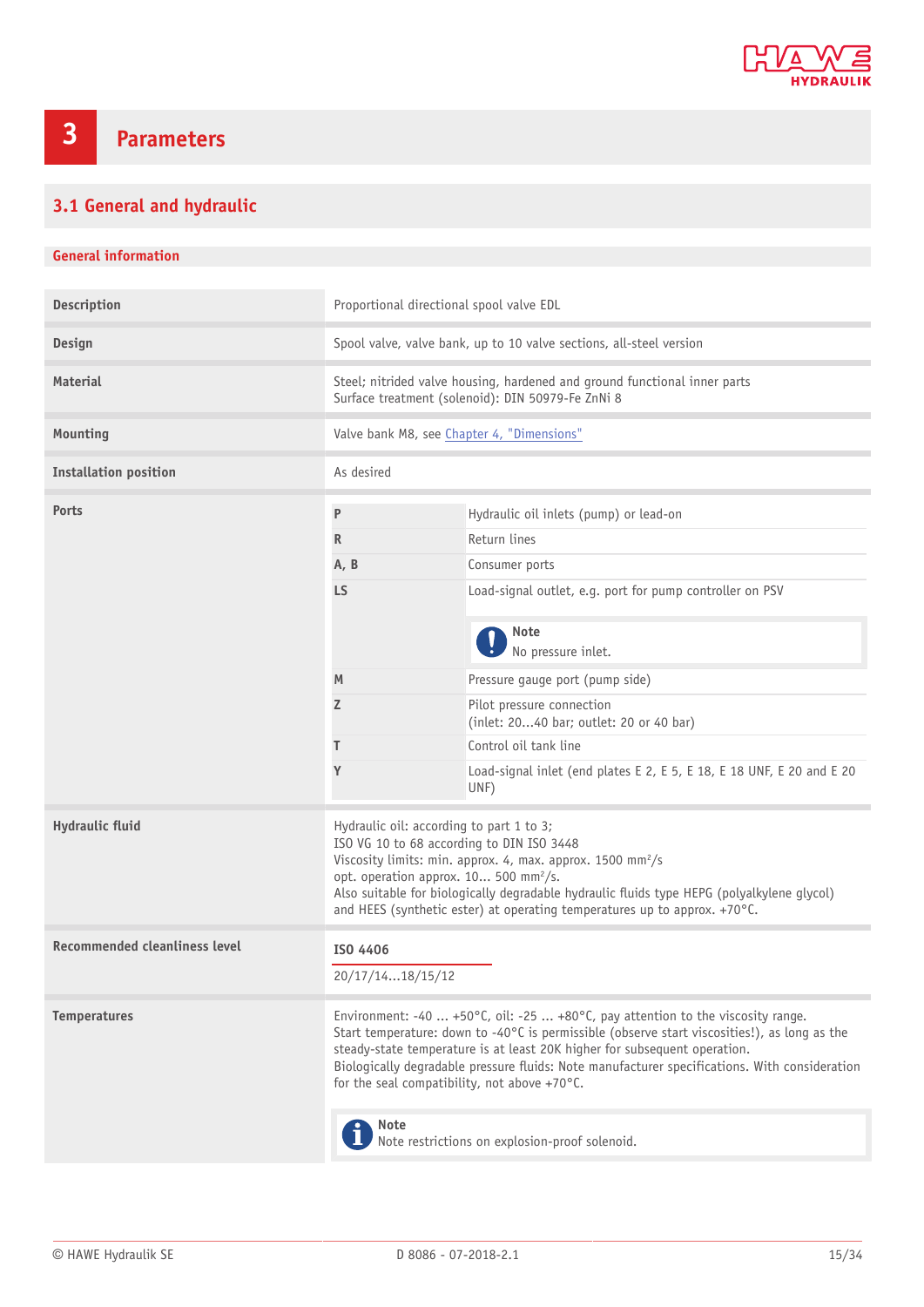

#### **Pressure and volumetric flow**

| <b>Operating pressure</b> | • $p_{max}$ = 320 bar; ports P, A, B, LS, M, Y<br>• The pressure achievable at the consumer side of the directional spool valves is lower<br>by the amount of the internal control pressure drop at the 3-way controller PSL (see<br>characteristic curve) or at the pump controller (PSV).<br>Return connection $R(R1) \le 50$ bar |
|---------------------------|-------------------------------------------------------------------------------------------------------------------------------------------------------------------------------------------------------------------------------------------------------------------------------------------------------------------------------------|
| <b>Volumetric flow</b>    | Max. consumer flow rates accordingly, see Chapter 2.3.1, "Directional valve", Table 7                                                                                                                                                                                                                                               |

# **Weight**

| <b>Connection block</b> | <b>Type</b>                               |            |
|-------------------------|-------------------------------------------|------------|
|                         | PSV 3X-2, PSV 3X .- 2                     | $= 1.7$ kg |
|                         | PSV E0-2                                  | $= 0.3$ kg |
|                         | For other connection blocks, see D 7700-2 |            |
| <b>Valve section</b>    | DA E, EI                                  | $= 2.5$ kg |
|                         | DA AE, AEI, BE, BEI                       | $= 1.9$ kg |
|                         | For other ancillary blocks, see D 7700-2  |            |
| End plate               | $(EDL 2-) E 0$                            | $= 0.3$ kg |
|                         | For other end plates, see D 7700-2        |            |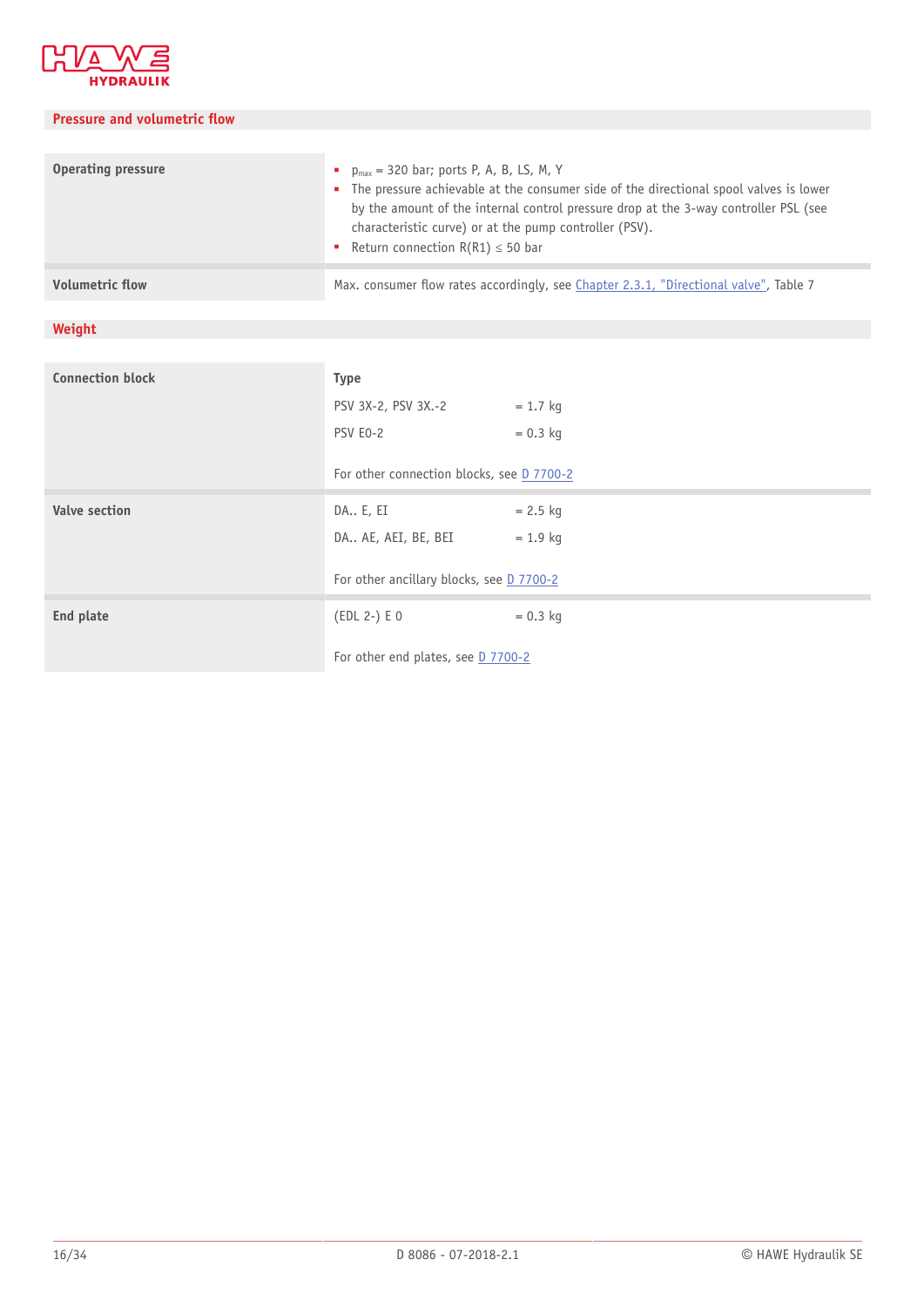

# <span id="page-16-0"></span>**3.2 Characteristics**

#### **Oil viscosity approx. 60 mm2/s** Δp-Q characteristic curves

Pressure-limiting valve in the middle input block type ZPL 22 P6R6





 $\mathsf Q$ 

 $60$ 

Directional spool valve

 $\circ$  $\frac{1}{20}$  $\overline{30}$  $40,50$ ò  $10$ 

 $Q$  flow rate (lpm); p pressure setting (bar)

2-way inflow controller



*Q* flow rate (lpm); p load pressure (bar)

LS pressure limitation coding C ...

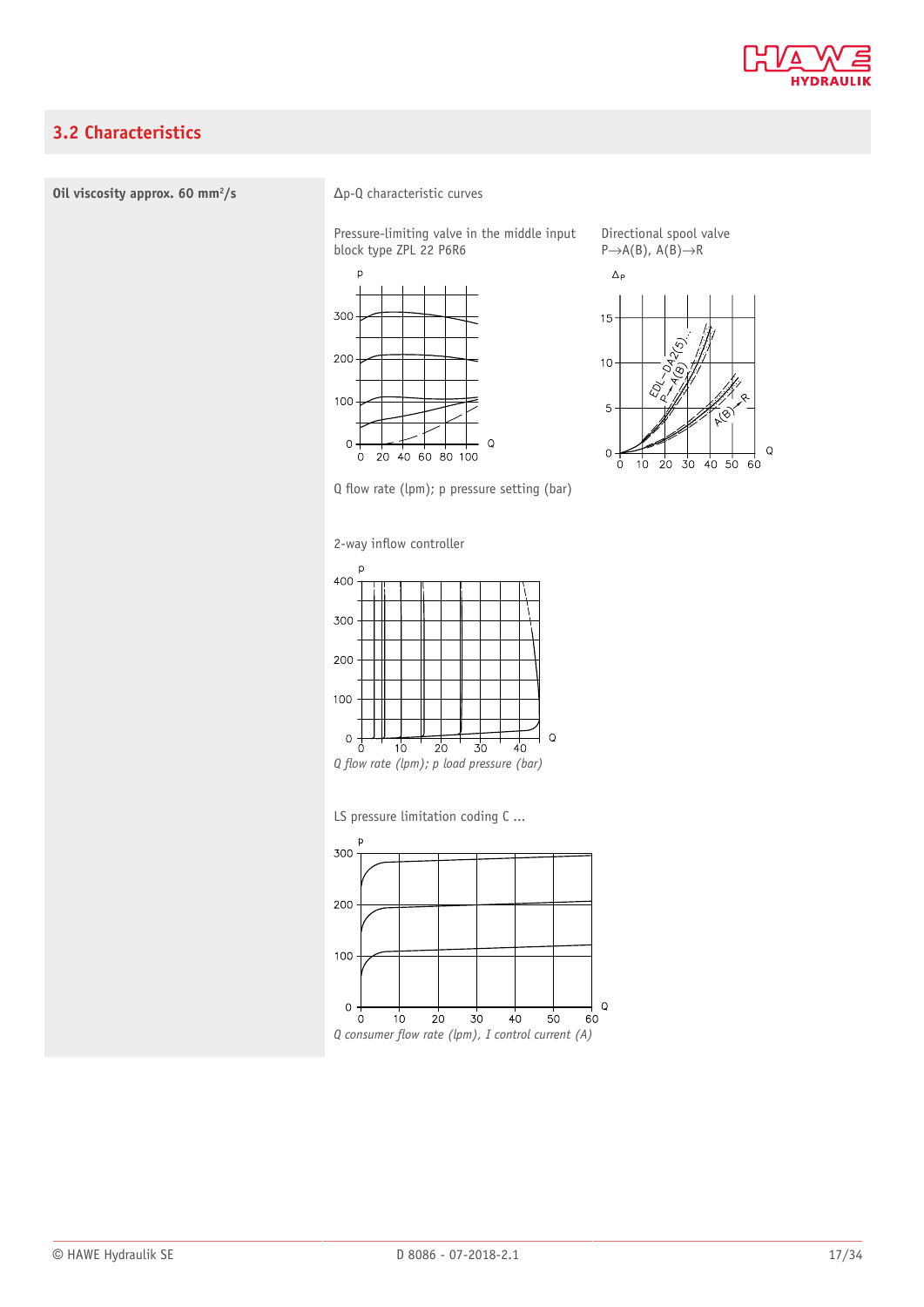

#### Control characteristic curve for consumer flow rate

(reference values, example for directional spool valve variant with inflow controller type EDL  $2 - D. 2...$ 



*Q consumer flow rate (lpm), I control current (A)*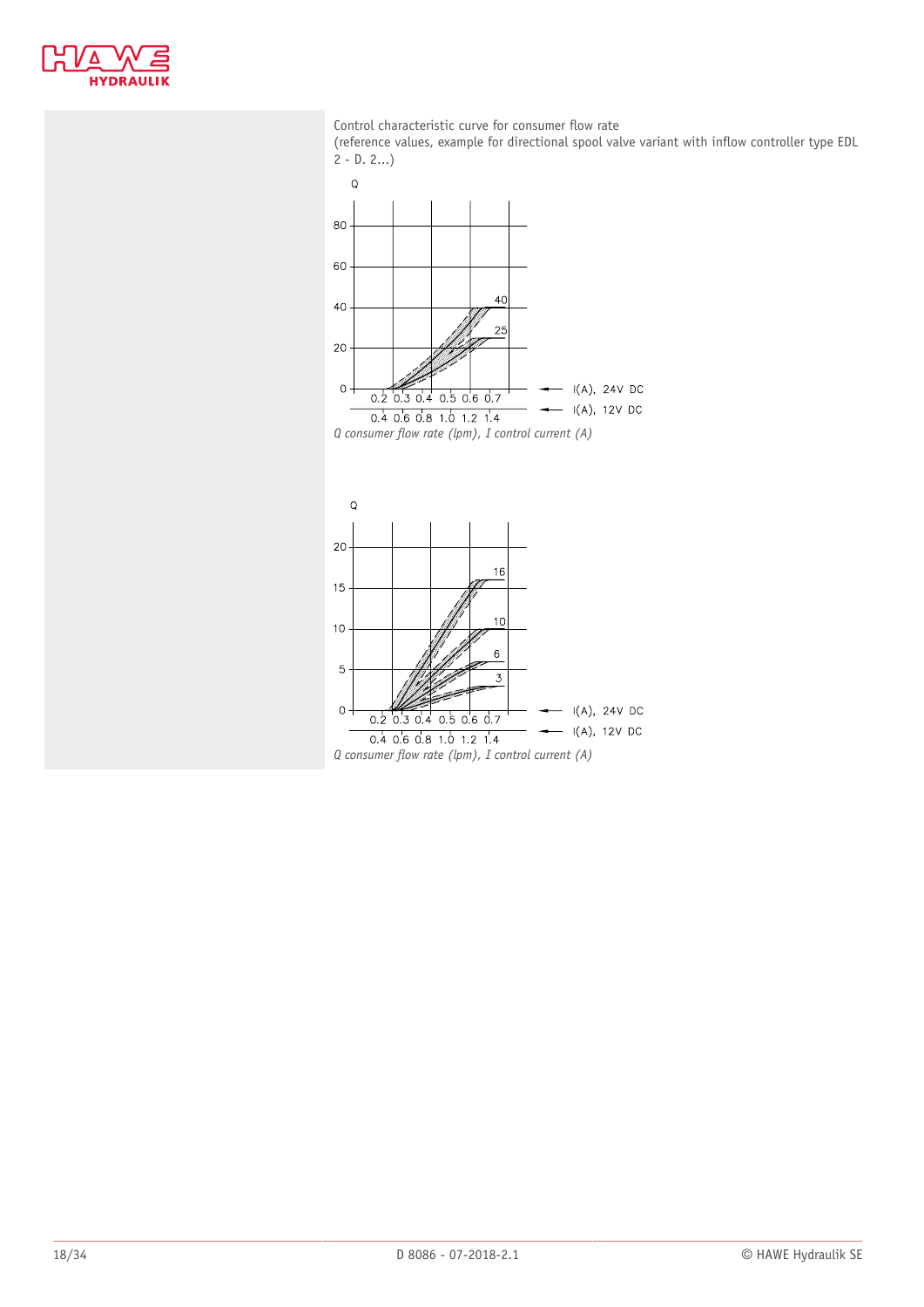

# <span id="page-18-0"></span>**3.3 Actuations**

#### **Actuation E, EI**

#### Solenoid, produced and tested in accordance with DIN VDE 0580 Single-action solenoid with anchor chambers sealed on the outside and connected to the return duct. The anchors in the anchor chambers are thereby lubricated by the hydraulic oil and protected against corrosion without the need for maintenance.

| Nominal voltage $U_N$                                                  | 24 V DC                                | 12 V DC       |
|------------------------------------------------------------------------|----------------------------------------|---------------|
| Coil resistance $R_{20}$                                               | 22 O                                   | 5.5 $\Omega$  |
| Current, cold $I_{20}$                                                 | 1.10A                                  | 2.18A         |
| Limit current $I_{\text{G}}$ ( $I_{\text{lim}}$ )                      | 0.78A                                  | 1.56A         |
| Power, cold $P_{20} = U_N \times I_{20}$                               | 26 W                                   | 26 W          |
| Limit power $P_G = U_N \times I_G$                                     | 19 W                                   | 19 W          |
| Cut-off energy $W_A$                                                   | $\leq$ 0.3 Ws                          | $\leq$ 0.3 Ws |
| Relative duty cycle<br>(reference temperature $\vartheta_{11}$ = 50°C) | S1                                     | S1            |
| Required dither frequency                                              | 40 to 70 Hz (recommended value: 55 Hz) |               |
| Dither amplitude                                                       | $20\% \le A_0 \le 50\%$                |               |

$$
A_D(\%) = \frac{ISpitzer-Spite}{IG} \cdot 100
$$

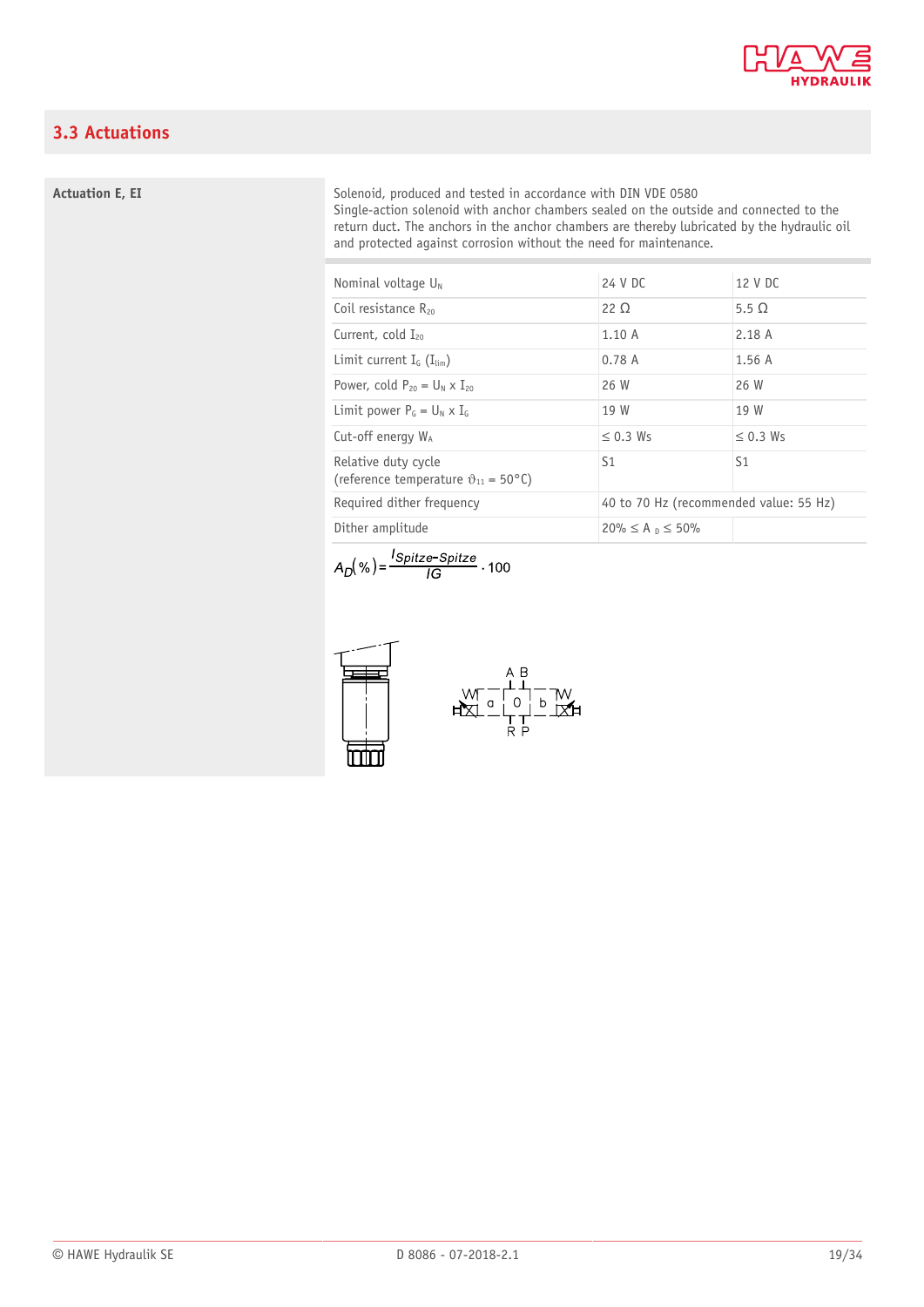

### **Characteristics**



### **Electrical connection**

| Connection pattern for coding  |                                                                                              |
|--------------------------------|----------------------------------------------------------------------------------------------|
|                                | -X 12, -X 24                                                                                 |
|                                | DIN EN 175 301-803 A                                                                         |
| Coil a $(1)$ coil b $(2)$      | IP 65 (IEC 60529)                                                                            |
| $\frac{9}{4}$<br>$\frac{6}{2}$ | ี่<br>26 0 01<br>$\pm$                                                                       |
|                                |                                                                                              |
| -AMP 12, -AMP 24               | $-DT$ 12, $-DT$ 24                                                                           |
| AMP Junior Timer               |                                                                                              |
| IP 65 (IEC 60529)              | IP 67 (IEC 60529)                                                                            |
| $\overline{2}$                 | 20001                                                                                        |
| assembled male connector       | The specifications regarding the IP protection class apply for versions featuring a properly |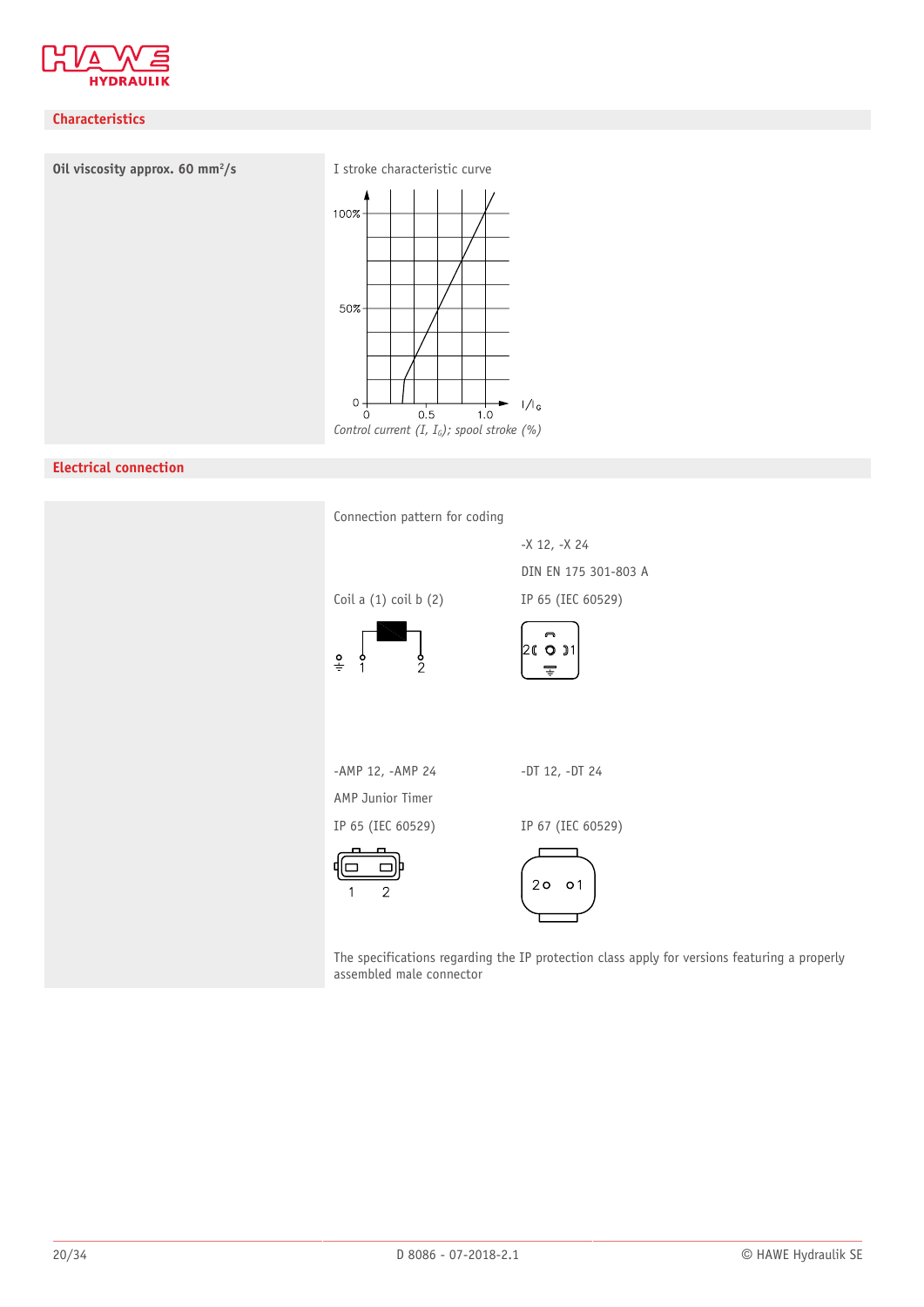

# <span id="page-20-0"></span>**4 Dimensions**

<span id="page-20-1"></span>All dimensions in mm, subject to change.

# **4.1 Connection blocks**

#### **Connection blocks**

**PSV 3X.-2**



## **Port (ISO 228-1) (BSPP)**

| P, R  | $G \frac{1}{2}$ |
|-------|-----------------|
| LS, M | $G \frac{1}{4}$ |

**PSV E0-2**



1 End plate

2 For directional spool valve, see [Chapter 4.2, "Valve sections"](#page-22-0)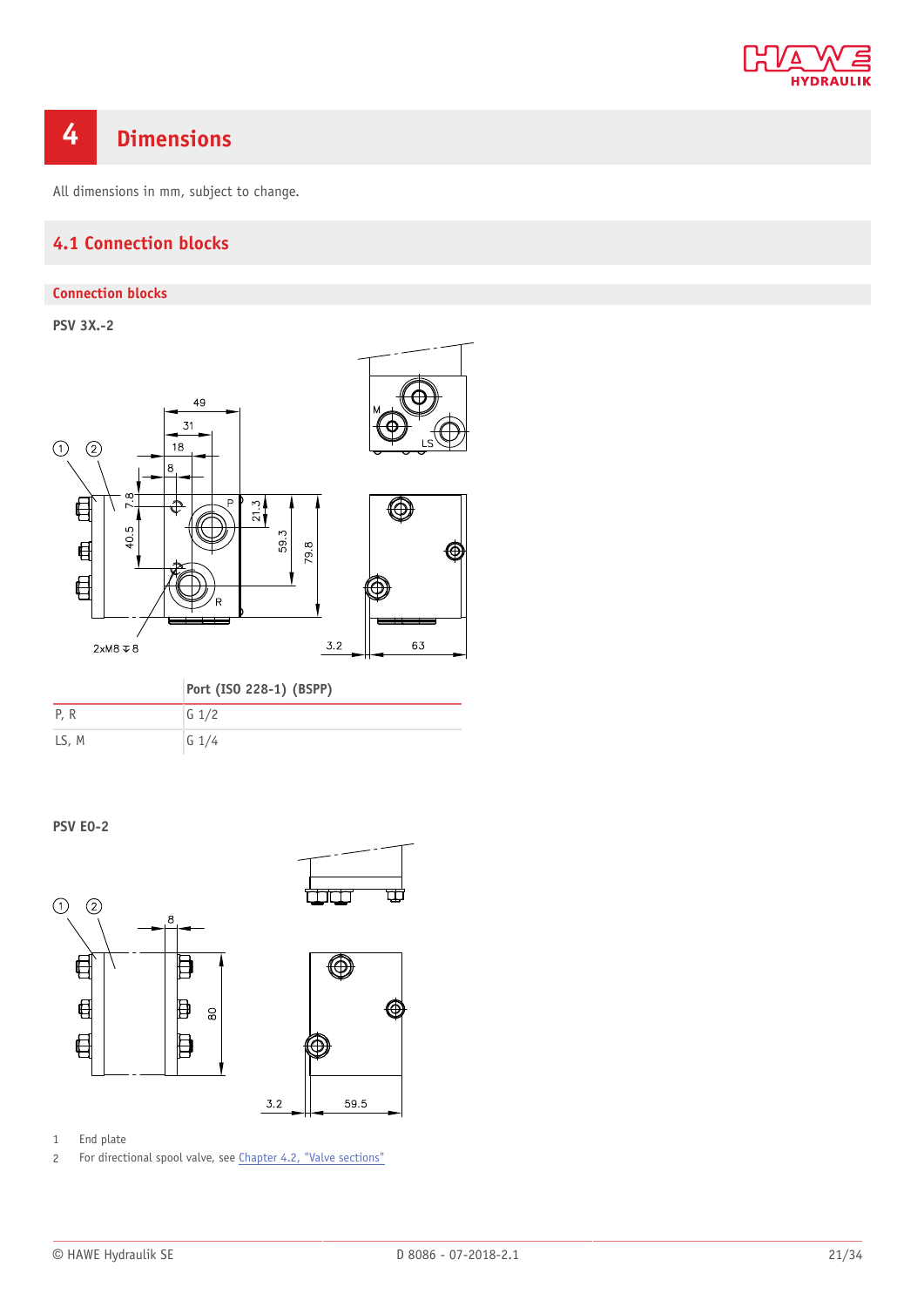

## **Adapter plates**

# Coding **ZPL 32**



1 Add-on spool valves, size 3

2 Add-on spool valves, size 2 acc. to  $\overline{0.7700-2}$ 

Coding **ZPL 52**





1 Add-on spool valves, size 5

2 Add-on spool valves, size 2 acc. to  $\frac{D}{7700-2}$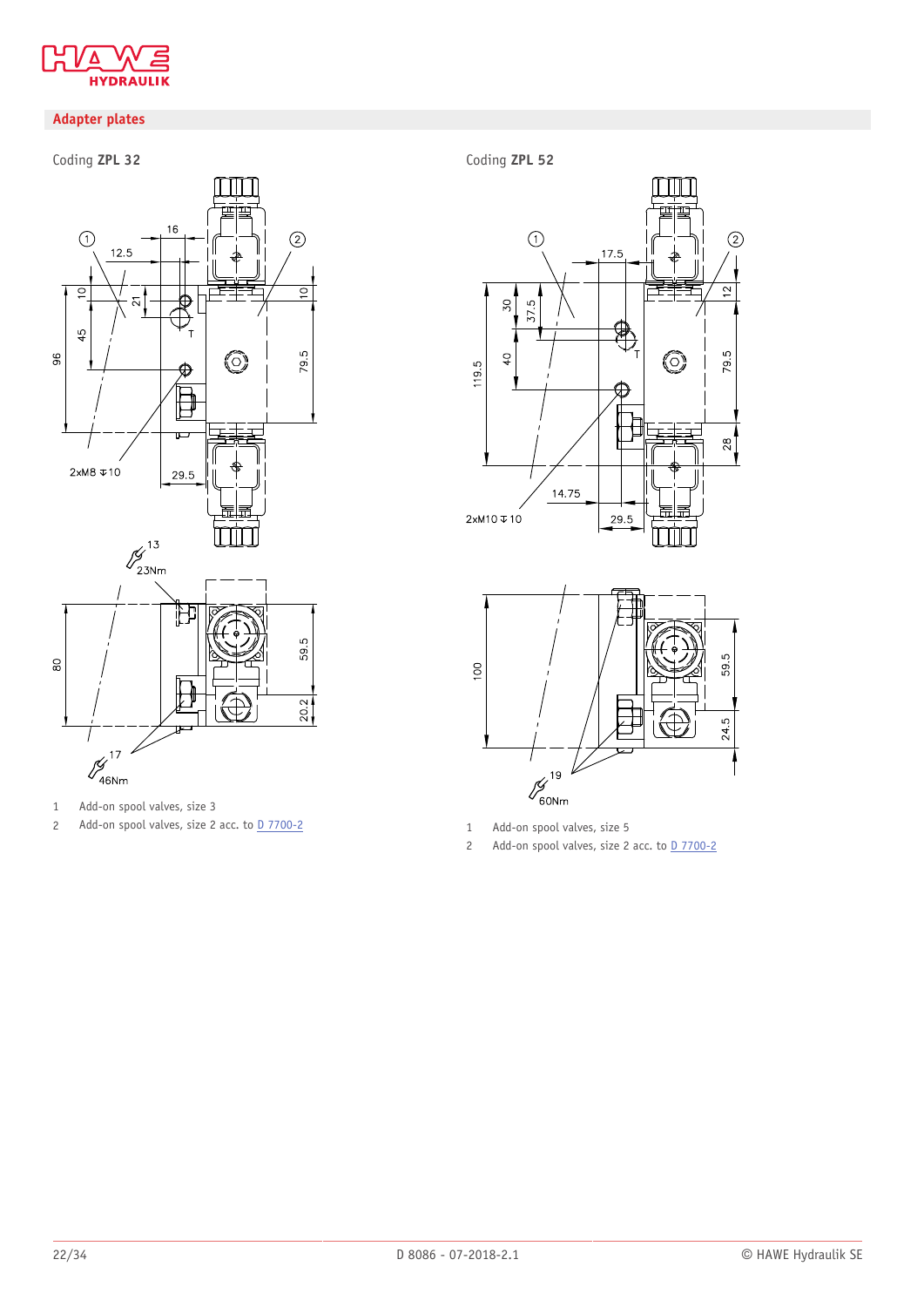

# <span id="page-22-0"></span>**4.2 Valve sections**

# **Series intermediate plates**

Coding **ZPL 22 P6R6**





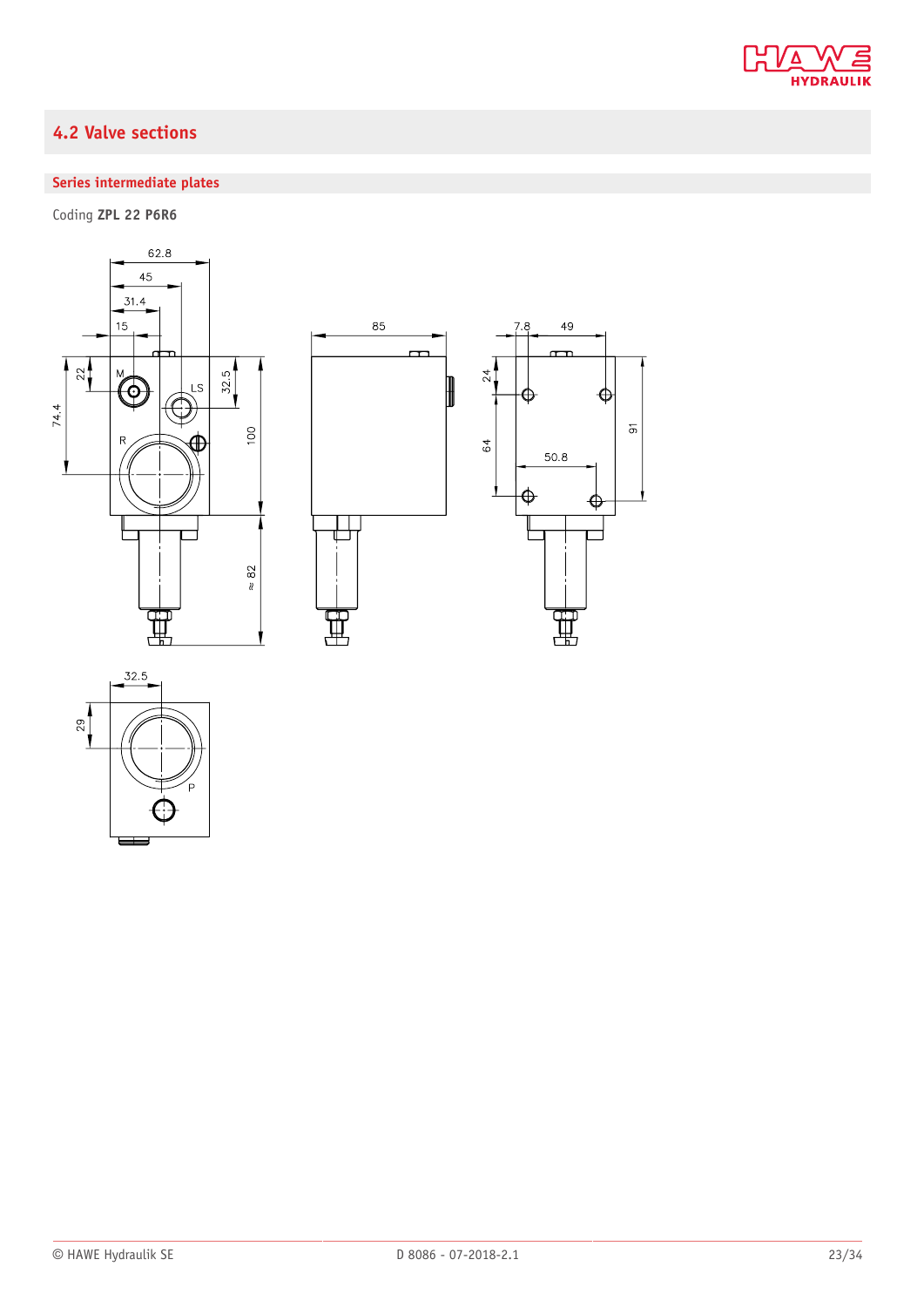

## **Directional spool valve with actuation E, EI, AEI, BEI**





 $77.2$ 





Coding **AEI**



1 Male connector can be mounted offset by 180°

2 Ancillary blocks

Coding **BEI**



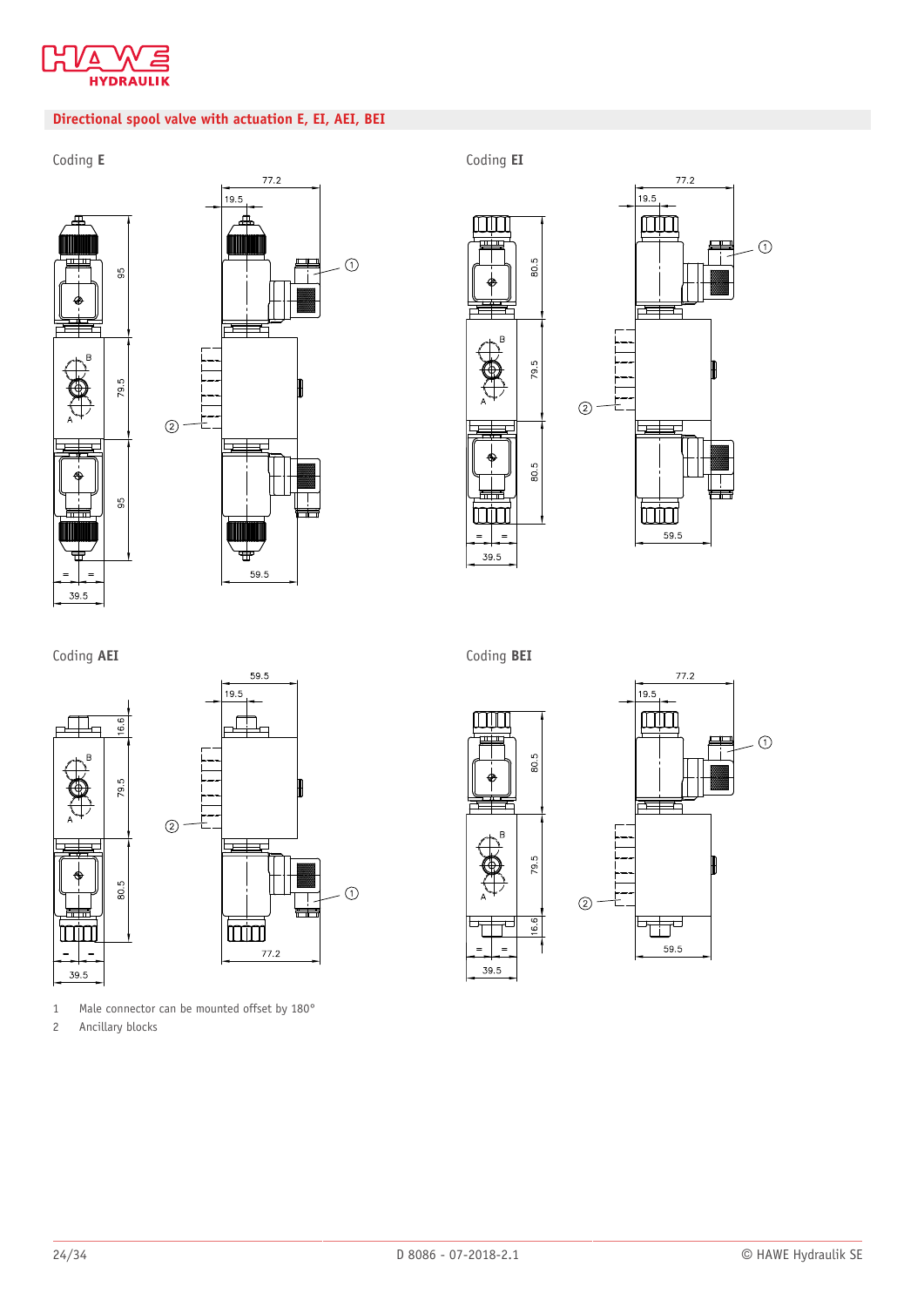

# **Additional solenoid versions**

Coding **-AMP 12, -AMP 24** Coding **-DT 12, -DT 24**





#### **Directional spool valve with LS pressure limitation and load-signal outlet X**

Coding **C ... X**



1 LS pressure limitation

2 Ancillary blocks

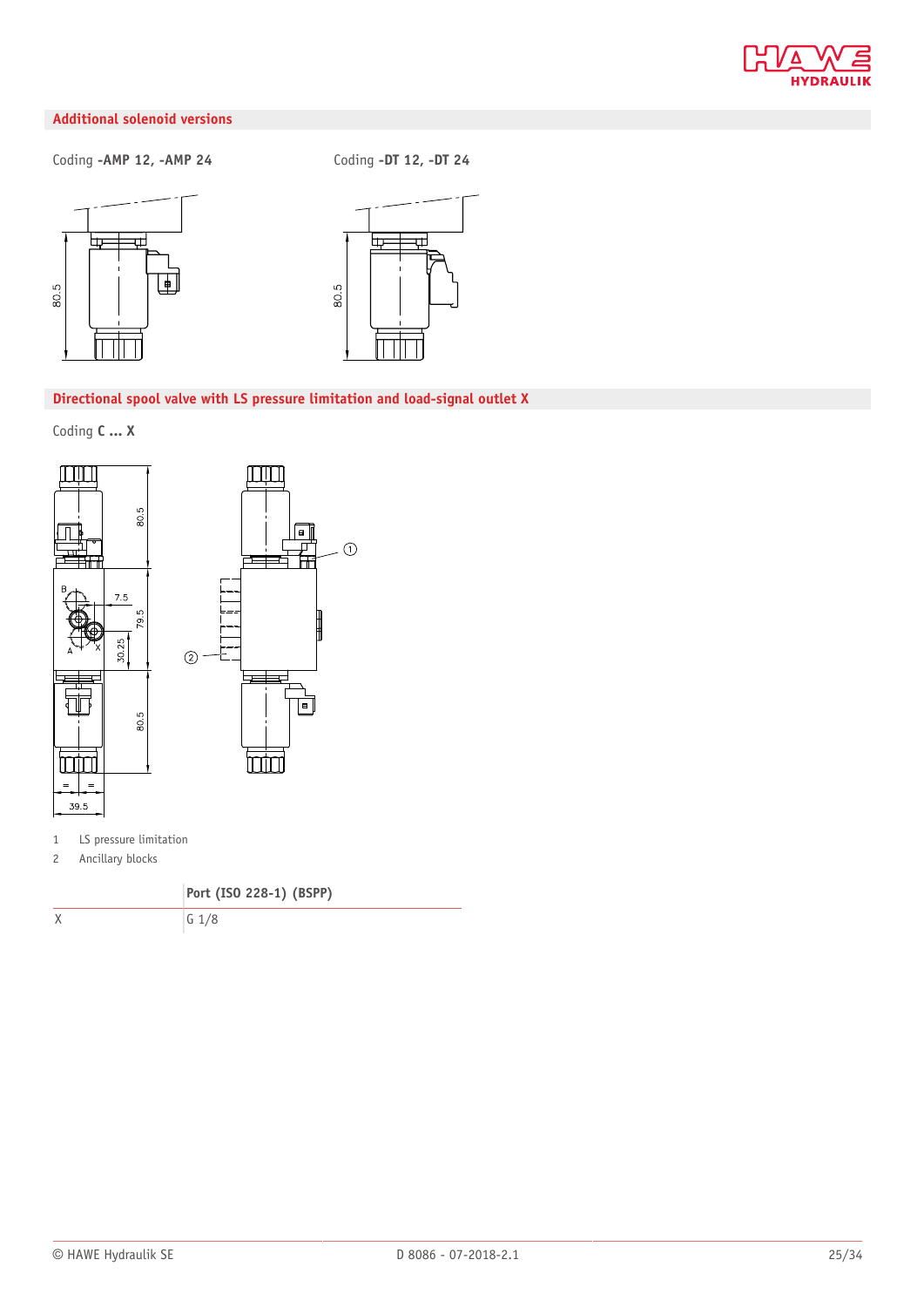

# <span id="page-25-0"></span>**5 Assembly, operation and maintenance recommendations**

# <span id="page-25-1"></span>**5.1 Intended use**

This valve is intended exclusively for hydraulic applications (fluid technology).

The user must observe the safety measures and warnings in this documentation.

#### **Essential requirements for the product to function correctly and safely:**

- All information in this documentation must be observed. This applies in particular to all safety measures and warnings.
- The product must only be assembled and put into operation by qualified personnel.
- The product must only be operated within the specified technical parameters. The technical parameters are described in detail in this documentation.
- The operating and maintenance manual of the components, assemblies and the specific complete system must also always be observed.

If the product can no longer be operated safely:

- 1. Remove the product from operation and mark it accordingly.
- ✓ It is then not permitted to continue using or operating the product.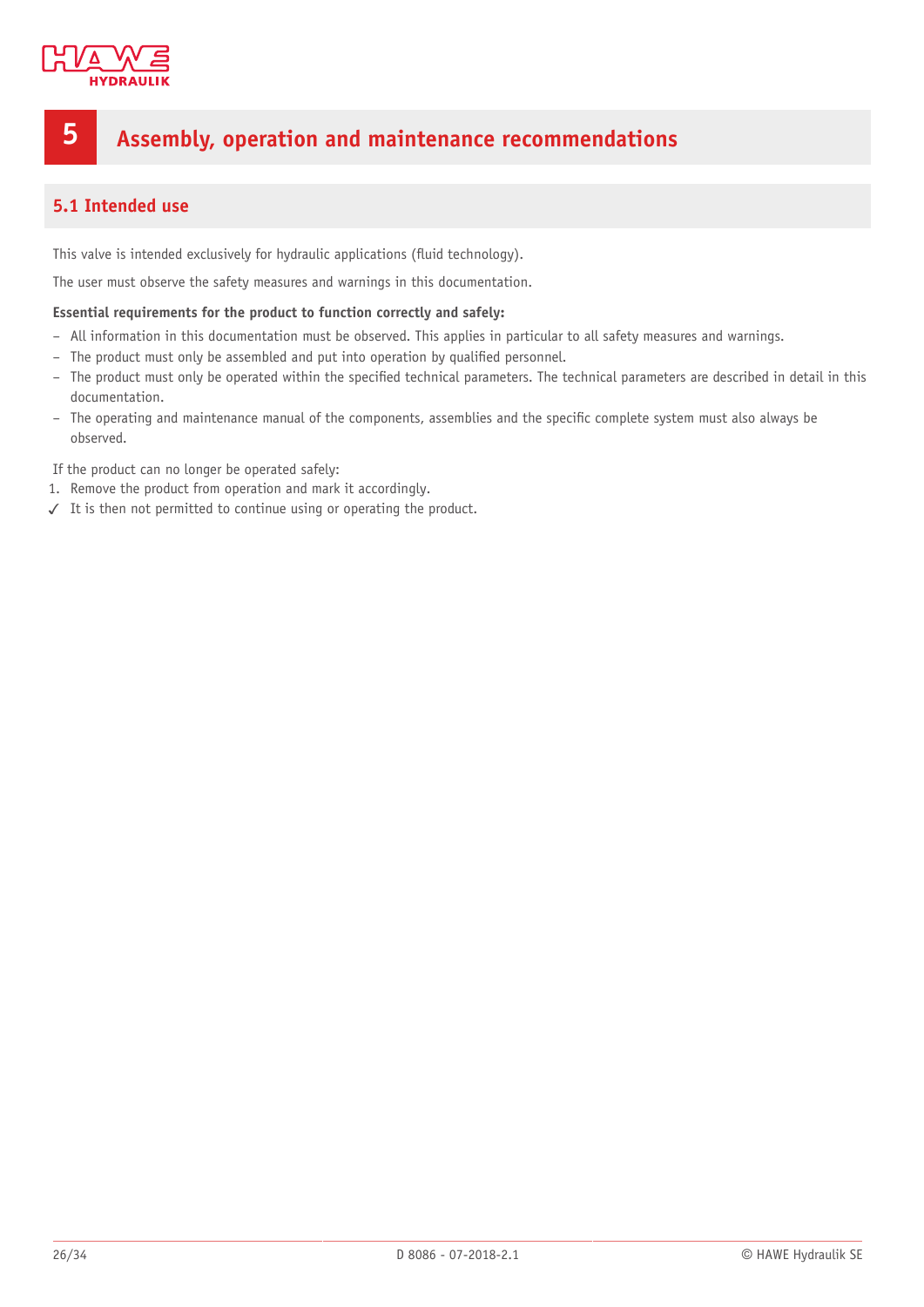

# <span id="page-26-0"></span>**5.2 Note regarding assembly, installation and conversion**

The product must only be installed in the complete system with standard and compliant connection components (fittings, hoses, pipes, fixtures, etc.).

 The hydraulic power pack must be shut down correctly prior to dismounting; this applies in particular to power packs with hydraulic accumulators.

## **Danger**

**Risk to life caused by sudden movement of the hydraulic drives when dismantled incorrectly!** Risk of serious injury or death.

- Depressurise the hydraulic system.
- Perform safety measures in preparation for maintenance.

All installation, set-up, maintenance and repairs must be performed by authorised, qualified and trained staff. The use of this product beyond the specified performance limits, operation with non-specified fluids and/or use of non-genuine spares will invalidate the warranty.

# <span id="page-26-1"></span>**5.2.1 Mounting**

The valve bank must be mounted to the frame or base of the machine in such a way that no stress is induced. Three screws and elastic washers between the bank and the frame are recommended for mounting.

# <span id="page-26-2"></span>**5.2.2 Piping**

<span id="page-26-3"></span>All fittings used must utilise deformable seals. The recommended torque values must not be exceeded.

#### **5.2.3 Seal kits**

| Connection block   |        | DS 7700-21 |
|--------------------|--------|------------|
| Valve section      |        | DS 7700-22 |
| Intermediate plate | 7PI 32 | DS 7700-22 |
|                    | 7PI 52 | DS 7700-52 |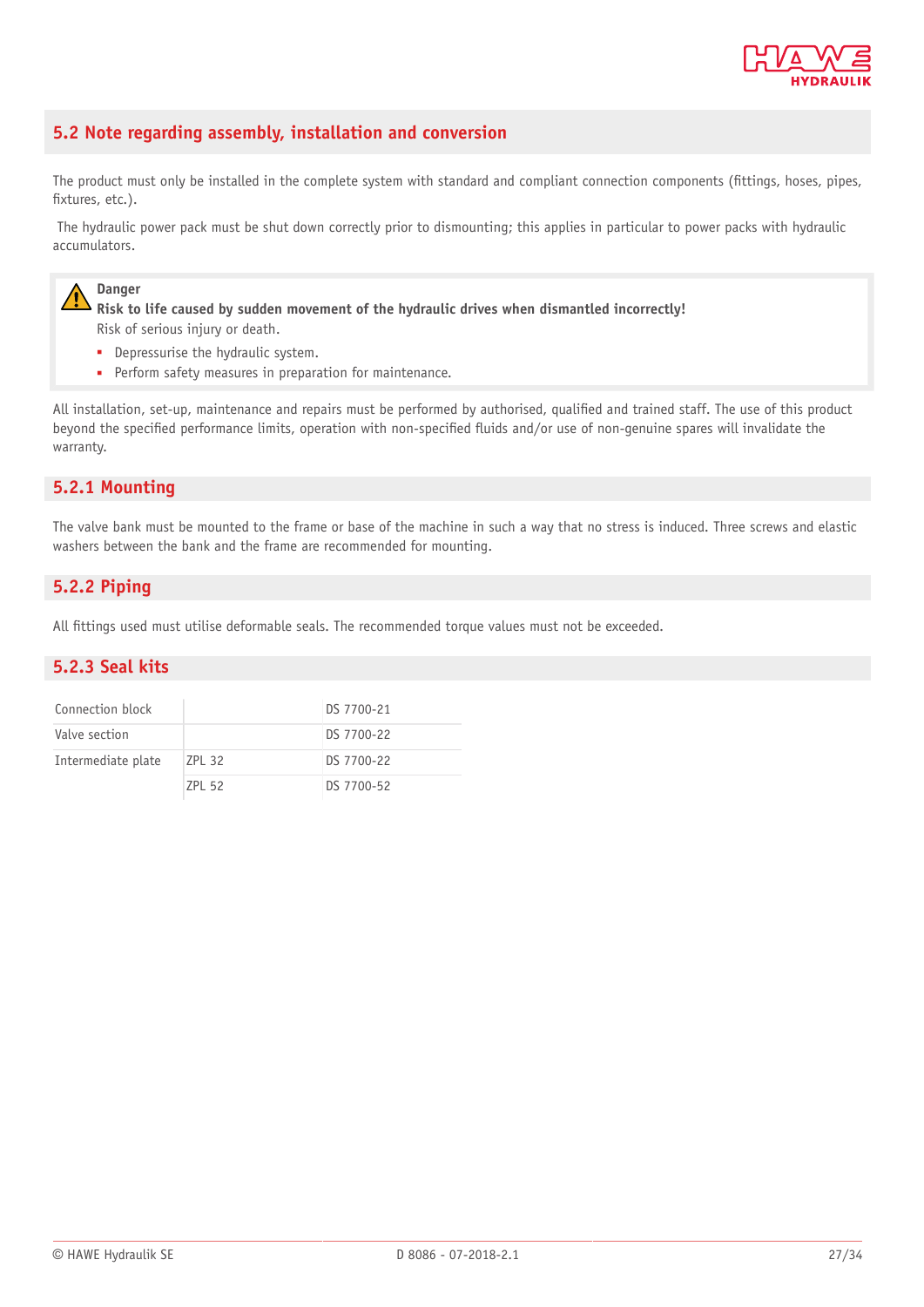

# <span id="page-27-0"></span>**5.3 Operating instructions**

#### **Product configuration and setting the pressure and flow rate**

The statements and technical parameters in this documentation must be strictly observed. The instructions for the complete technical system must also always be followed.

#### **Note** Ť

- Read the documentation carefully before usage.
- The documentation must be accessible to the operating and maintenance staff at all times.
- Keep documentation up to date after every addition or update.

### **Caution**

**Risk of injury on overloading components due to incorrect pressure settings!** Risk of minor injury.

■ Always monitor the pressure gauge when setting and changing the pressure.

#### **Purity and filtering of the hydraulic fluid**

Fine contamination can significantly impair the function of the hydraulic component. Contamination can cause irreparable damage.

#### **Examples of fine contamination include:**

- Metal chips
- Rubber particles from hoses and seals
- Dirt due to assembly and maintenance
- Mechanical debris
- $-$  Chemical ageing of the hydraulic fluid

#### **Note** i

Fresh hydraulic fluid from the drum does not always have the highest degree of purity. Under some circumstances the fresh hydraulic fluid must be filtered before use.

Pay attention to the cleanliness level of the hydraulic fluid in order to maintain faultless operation. (Also see cleanliness level in [Chapter 3, "Parameters"](#page-14-0).) (also see cleanliness level in

# <span id="page-27-1"></span>**5.4 Maintenance information**

This product is largely maintenance-free.

Conduct a visual inspection at regular intervals, but at least once per year, to check if the hydraulic connections are damaged. If external leakages are found, shut down and repair the system.

Clean the device surface of dust deposits and dirt at regular intervals, but at least once per year.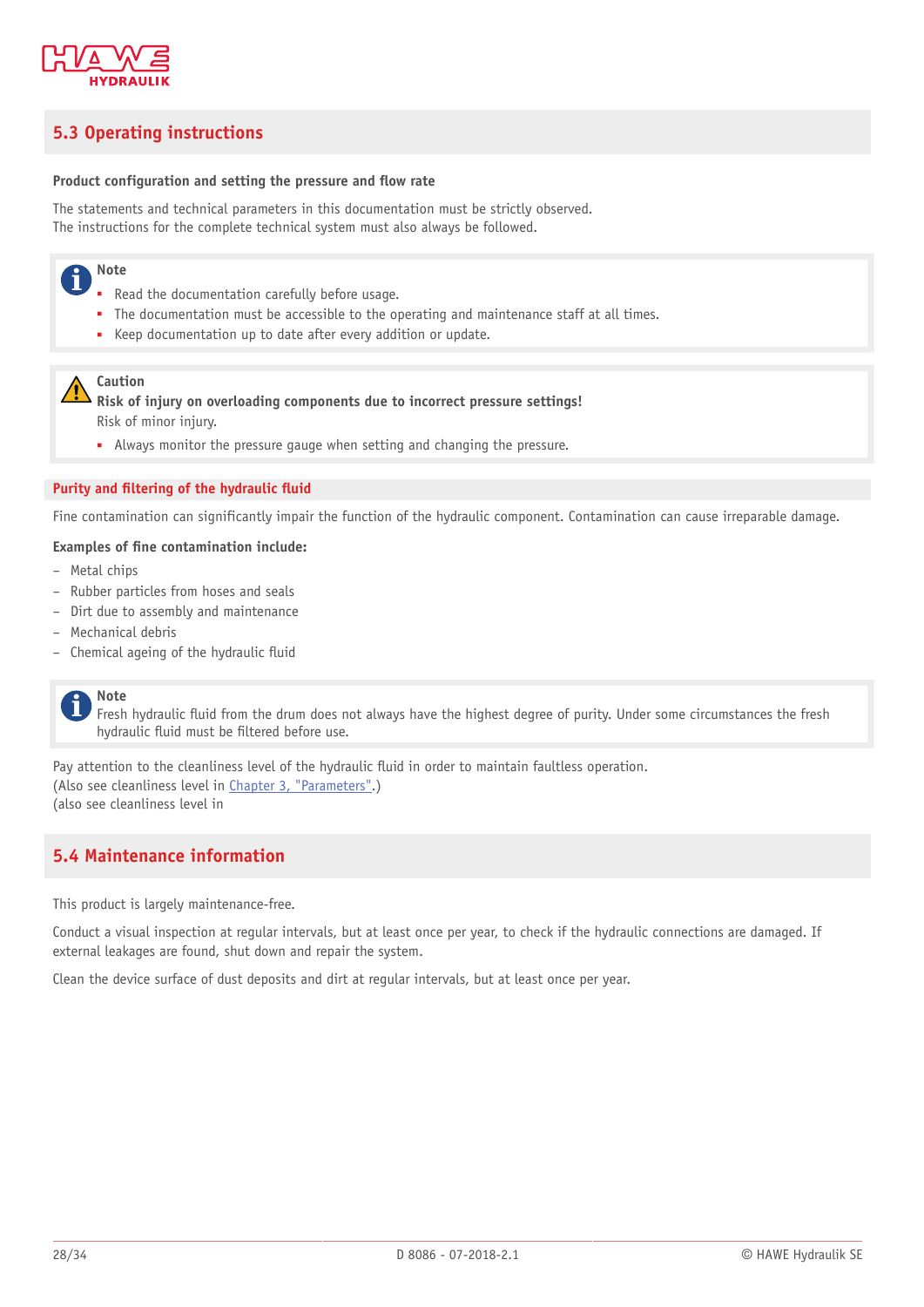

# <span id="page-28-0"></span>**6 Other information**

### <span id="page-28-1"></span>**6.1 Notes for selection and lay-out**

#### **a) Connection block**

■ Additional damping options for the connection blocks type PSL and PSV are described in the D 7700 ++ publications.

#### **b) Control blocks**

#### **Marking 2 (example EDL 2-DA 2 L 25/16...)**

• The standard version of the load-compensated directional spool valve is fitted with an inflow controller (marking 2). Thanks to the control pressure (approx. 5 bar), the consumer flow rate is regulated depending on the spool valve elevation (spool valve edges are designed as metering orifices) regardless of the system pressure and other consumers:

 $Q \approx A_{\text{Schieber}} \sqrt{\Delta p_{\text{Regler}}}$ 

#### **Marking 7 (example EDL 2-DA 7 H 40/40...)**

• If the control pressure is changed, the maximum possible flow rate of the individual consumer may be influenced (see statements on marking 2 above). The control pressure is approx. 9 bar for marking 7. This results in a nominal flow rate that is approx. 1.3 times higher than for directional spool valve variants with marking 2 (standard).

#### **Marking DAR 2 and DAR 7**

• In addition to its control function, the pressure compensator also acts as a check valve. This prevents a possible flow direction reversal in the event of a shortage in supply on the pump side.

#### **c) Use of variable pumps**

■ For load-sensing controls in combination with variable pumps, the LS signal duct to the (load-sensing controller) of the pump is limited to minimise circulation losses when in neutral position (i.e. when no hydraulic oil is dispensed to the consumers). This limiting takes place via the proportional directional spool valves. Without this limiting, the pump would have to work in the no-lift position with its remaining delivery flow against the maximum pressure setting of the pressure controller. As there are directional spool valves without this limiting possibility, some brands of (load-sensing controllers) have an internal bypass orifice from the LS signal inlet to a decompressed leakage outlet. Thanks to the internal limiting of proportional directional spool valves of type EDL, this bypass channel is not necessary and it can even cause malfunctions due to lost control oil. For functional reasons, the control oil flow must be consciously limited (approx. 2 lpm) (creeping of the consumer).

# **Note**

Care must be taken to ensure that a possible bypass orifice in the pressure delivery flow controller is sealed.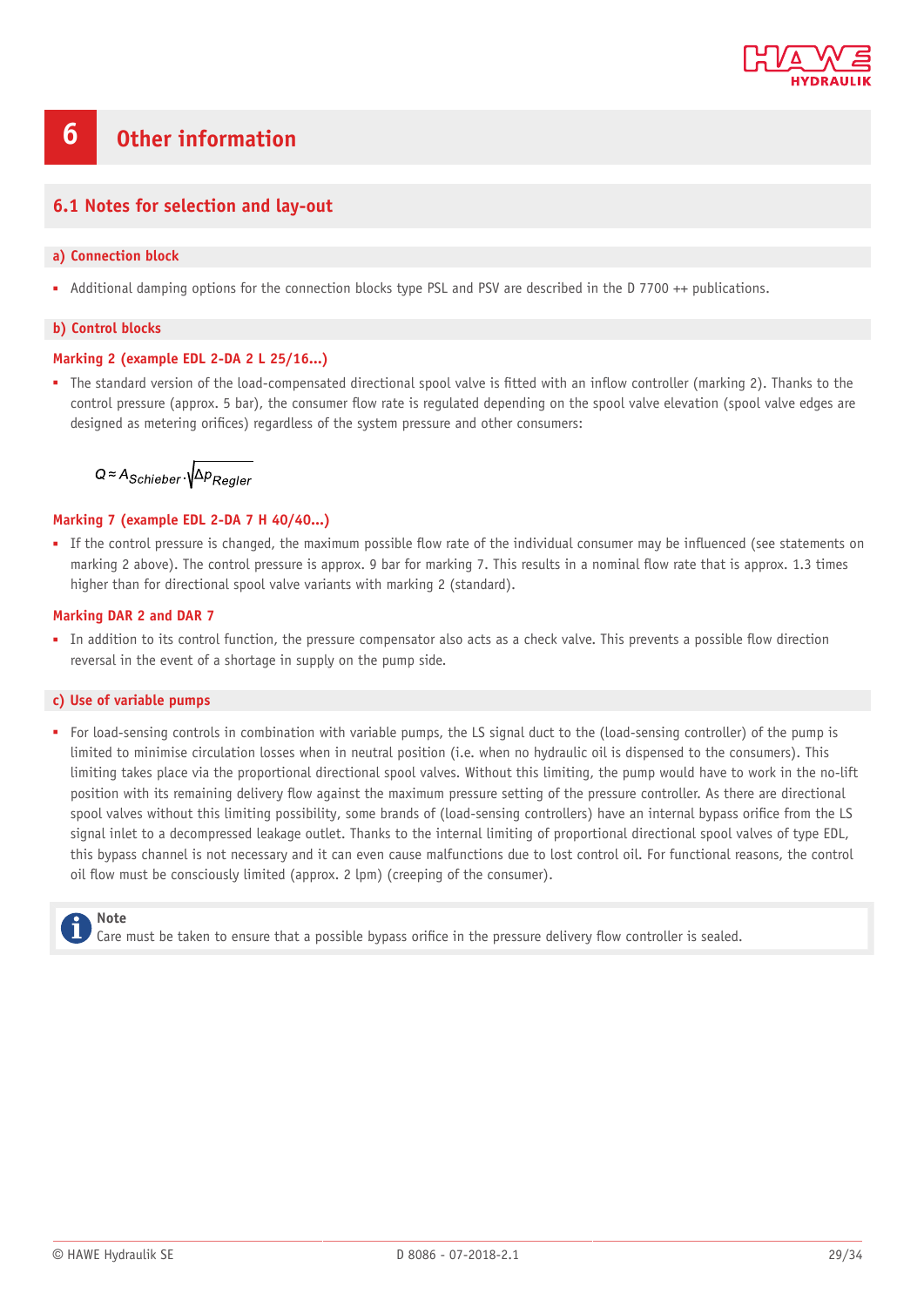

#### **d) Combination with load-holding valves**

■ If three control elements, the 3-way controller in the pump or in the connection block, the 2-way controller in the directional valve and load-holding valve insert are connected in series, oscillations may occur due to external load alternations and resonance effects. These effects can be effectively suppressed by systematic use of a bypass orifice and a throttle, check, pre-load valve combination connected in parallel within the control oil system at the load-holding valve type LHDV acc. to [D 7770](http://downloads.hawe.com/7/7/D7770-en.pdf). Similar behaviour can be achieved using load-holding valves of type LHT acc. to [D 7918.](http://downloads.hawe.com/7/9/D7918-en.pdf)

#### **e) Combination of more than 10 directional spool valves**

■ By switching the load-sensing line in series, a total of max. 10 directional spool valves can be linked. If more than 10 directional spool valves are required, these must be arranged in separate valve banks.

#### **f) Additional components**

#### **For electrical actuations**

- [Line connector type MSD and others: D 7163](http://downloads.hawe.com/7/1/D7163-en.pdf) (Line connector MSD 3-309 is included in scope of delivery for coding G 12 and G 24)
- [Proportional amplifier type EV22K5: D 7817/2](http://downloads.hawe.com/7/8/D78172-en.pdf)
- [Proportional amplifier type EV1M3: D 7831/2](http://downloads.hawe.com/7/8/D78312-en.pdf)
- [Proportional amplifier type EV1D: D 7831 D](http://downloads.hawe.com/7/8/D7831D-en.pdf)
- [Proportional amplifier type EV2S: D 7818/1](http://downloads.hawe.com/7/8/D78181-en.pdf)
- [CAN node type CAN-IO: D 7845-IO 14](http://downloads.hawe.com/7/8/D7845-IO_14-en.pdf)
- Programmable logic valve control PLVC 8 according to D 7845-2
- [Joystick type EJ: D 7844](http://downloads.hawe.com/7/8/D7844-en.pdf)

Radio controls are accepted if they fulfil the requirements acc. to Sk 7814

(Approved brands: HBC-ELEKTRONIK, D-74564 Crailsheim; HETRONIK Steuer-Systeme, D-84085 Langquaid; NBB-Nachrichtentechnik, D-75248 Ölbronn-Dürrn; SCANRECO Industrieelektronik AB, S-5227 Södertälje, HATOX, D-75217 Birkenfeld)

#### **Load-holding valves**

- [Load-holding valve type LHT: D 7918](http://downloads.hawe.com/7/9/D7918-en.pdf)
- [Load-holding valve type LHDV: D 7770](http://downloads.hawe.com/7/7/D7770-en.pdf)
- [Load-holding valve type CLHV Cartridge: D 7918-VI-C](http://downloads.hawe.com/7/9/D7918VIC-en.pdf)

#### **Other valves**

- [Proportional directional spool valve, type PSL and PSV size 2: D 7700-2](http://downloads.hawe.com/7/7/D77002-en.pdf) (can be combined with EDL 2 without intermediate plate)
- [Proportional directional spool valve, type PSL, PSM and PSV size 3: D 7700-3](http://downloads.hawe.com/7/7/D77003-en.pdf) (can be combined with EDL 2 using intermediate plate ZPL 32)
- [Proportional directional spool valve, type PSL, PSM and PSV size 5: D 7700-5](http://downloads.hawe.com/7/7/D77005-en.pdf) (can be combined with EDL 2 using intermediate plate ZPL)
- [Proportional directional spool valve type PSLF, PSVF and SLF size 3: D 7700-3F](http://www.hawe.de/en/products/product/product/psvf-proportional-directional-spool-valves/) (directional spool valve in flange design)
- [Proportional directional spool valve type PSLF, PSVF and SLF size 5: D 7700-5F](http://www.hawe.de/en/products/product/product/psvf-proportional-directional-spool-valves/) (directional spool valve in flange design)
- [Connection block type HMPL and HMPV for proportional directional spool valve: D 7700 H](http://downloads.hawe.com/7/7/D7700H-en.pdf)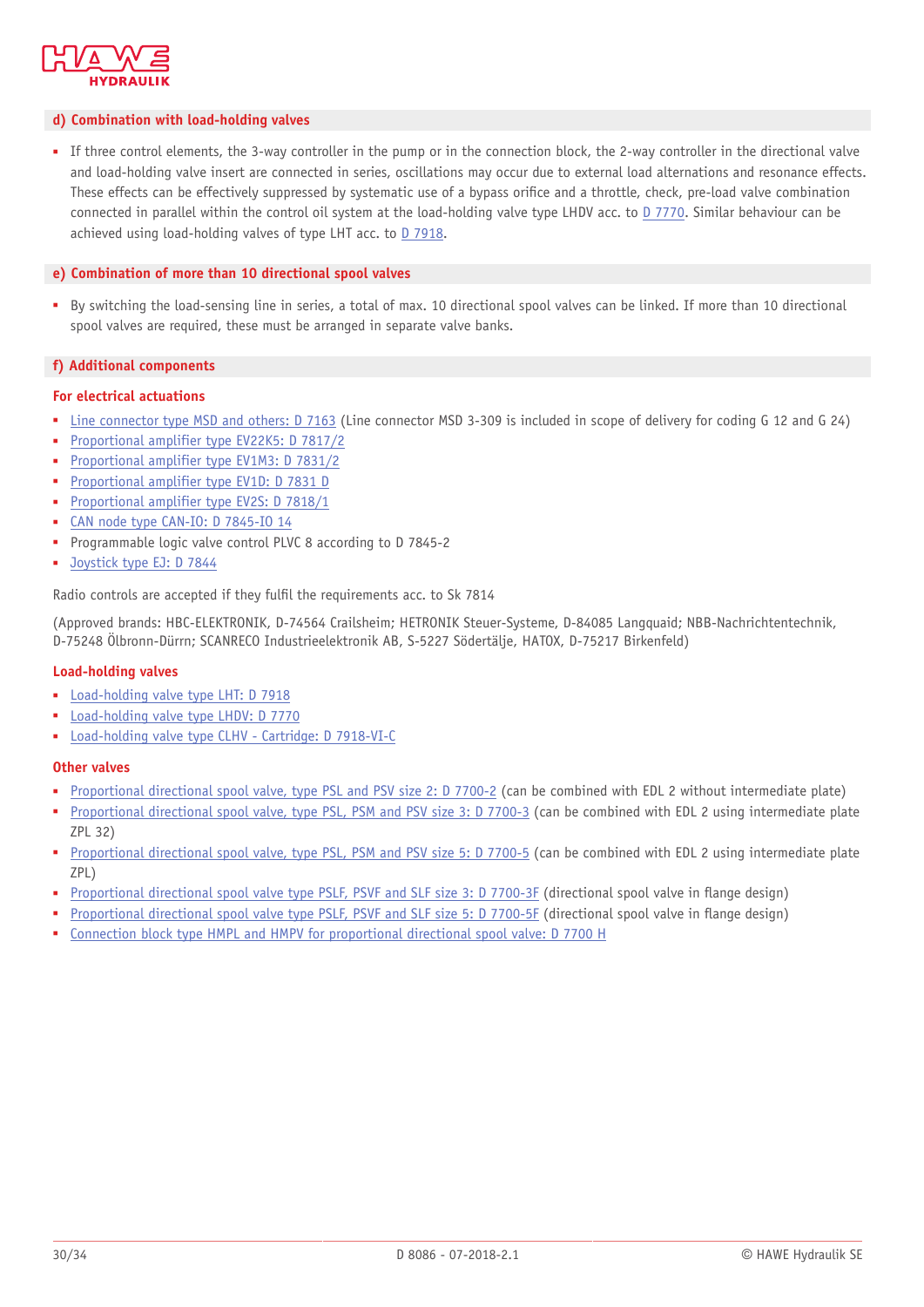

# <span id="page-30-0"></span>**6.2 Circuit examples**

**Order coding example 1:** PSL control for hydraulic oil supply via constant pump

| PSL 3 U/250 - 2 - DA 2 L 40/25 |  |                          | /E /2 AN200 BN200                         |              |
|--------------------------------|--|--------------------------|-------------------------------------------|--------------|
|                                |  |                          | $-DA$ 2 L 25/16 C 150 X /E /2 AN250 BN250 |              |
|                                |  | $-DA2$ H 40/40 W 3 /E /2 |                                           | - EO - DT 24 |

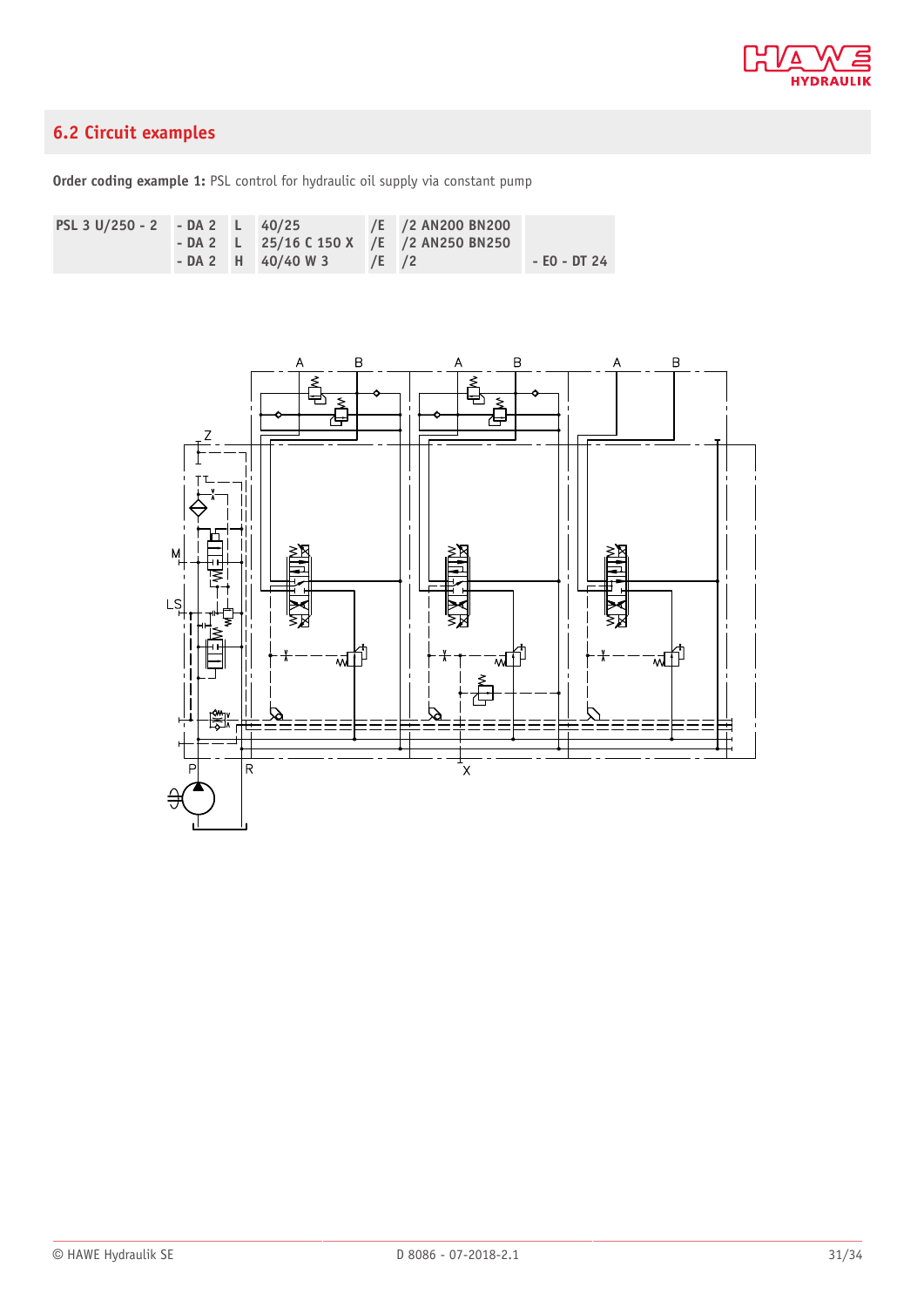

**Order coding example 2: PSV** control for hydraulic oil supply via variable pump



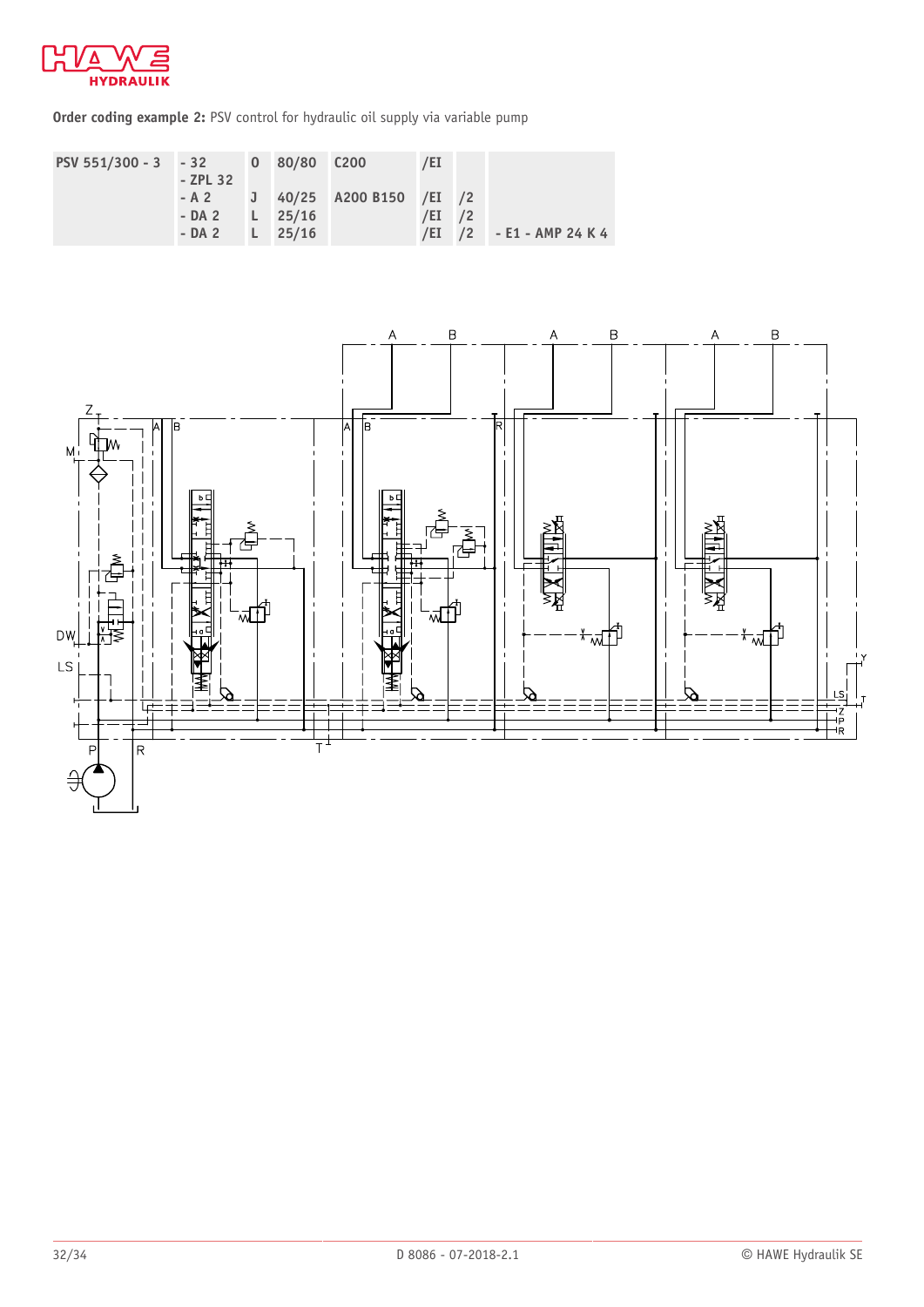

**Order coding example 3:** PSV control for hydraulic oil supply via variable pump